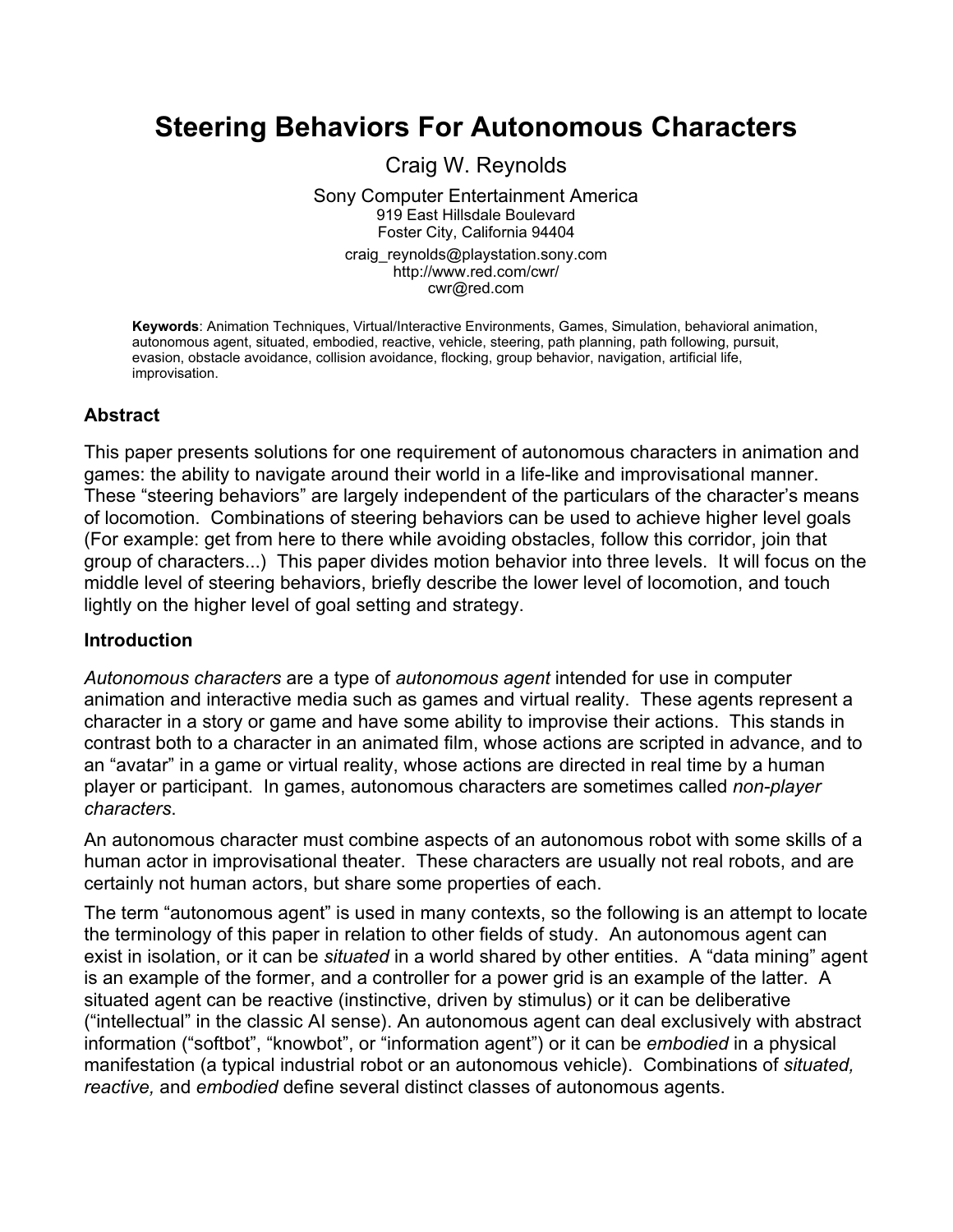The category of situated, embodied agents usually suggests autonomous robots: mechanical devices that exist in the real world. Sometimes robots are studied via computational simulation. But that practice is viewed with suspicion by purists in the robotics field because the simulation may diverge from reality in unpredictable ways. There is another class of situated, embodied agent based on a computational model. This paper will use the term *virtual* (as in virtual reality) to denote these agents which, rather than being simulations of a mechanical device in the real world, are instead **real** agents in a virtual world. (Analogous to a *physically-based model* in computer animation.) Hence the autonomous characters of this paper's title are: situated, embodied, reactive, virtual agents.

The term *behavior* has many meanings. It can mean the complex action of a human or other animal based on volition or instinct. It can mean the largely predictable actions of a simple





mechanical system, or the complex action of a chaotic system. In virtual reality and multimedia applications, it is sometimes used as a synonym for "animation." In this paper the term behavior is used to refer to the improvisational and lifelike actions of an autonomous character.

The behavior of an autonomous character can be better understood by dividing it into several layers. These layers are intended only for clarity and specificity in the discussion that will follow. Figure 1 shows a division of motion

behavior for autonomous characters into a hierarchy of three layers: *action selection*, *steering*, and *locomotion*. Certainly other dissections are possible. A similar three layer hierarchy is described by Blumberg and Galyean [Blumberg 95], they call the layers: *motivation*, *task*, and *motor*. Note that while the behavioral hierarchy presented here is intended to be widely applicable to motion behaviors, it is not well suited for other types of autonomous actions, for example the conversational behaviors of a "chatterbot" require a significantly different structure.

Consider, for example, some cowboys tending a herd of cattle out on the range. A cow wanders away from the herd. The trail boss tells a cowboy to fetch the stray. The cowboy says "giddy-up" to his horse and guides it to the cow, possibly avoiding obstacles along the way. In this example, the trail boss represents *action selection:* noticing that the state of the world has changed (a cow left the herd) and setting a goal (retrieve the stray). The *steering* level is represented by the cowboy, who decomposes the goal into a series of simple subgoals (approach the cow, avoid obstacles, retrieve the cow). A subgoal corresponds to a steering behavior for the cowboy-and-horse team. Using various control signals (vocal commands, spurs, reins) the cowboy steers his horse towards the target. In general terms, these signals express concepts like: go faster, go slower, turn right, turn left, and so on. The horse implements the *locomotion* level. Taking the cowboy's control signals as input, the horse moves in the indicated direction. This motion is the result of a complex interaction of the horse's visual perception, its sense of balance, and its muscles applying torques to the joints of its skeleton. From an engineering point of view, legged locomotion is a very hard problem [Raibert 91], [Hodgins 95], but neither the cowboy nor the horse give it a second thought.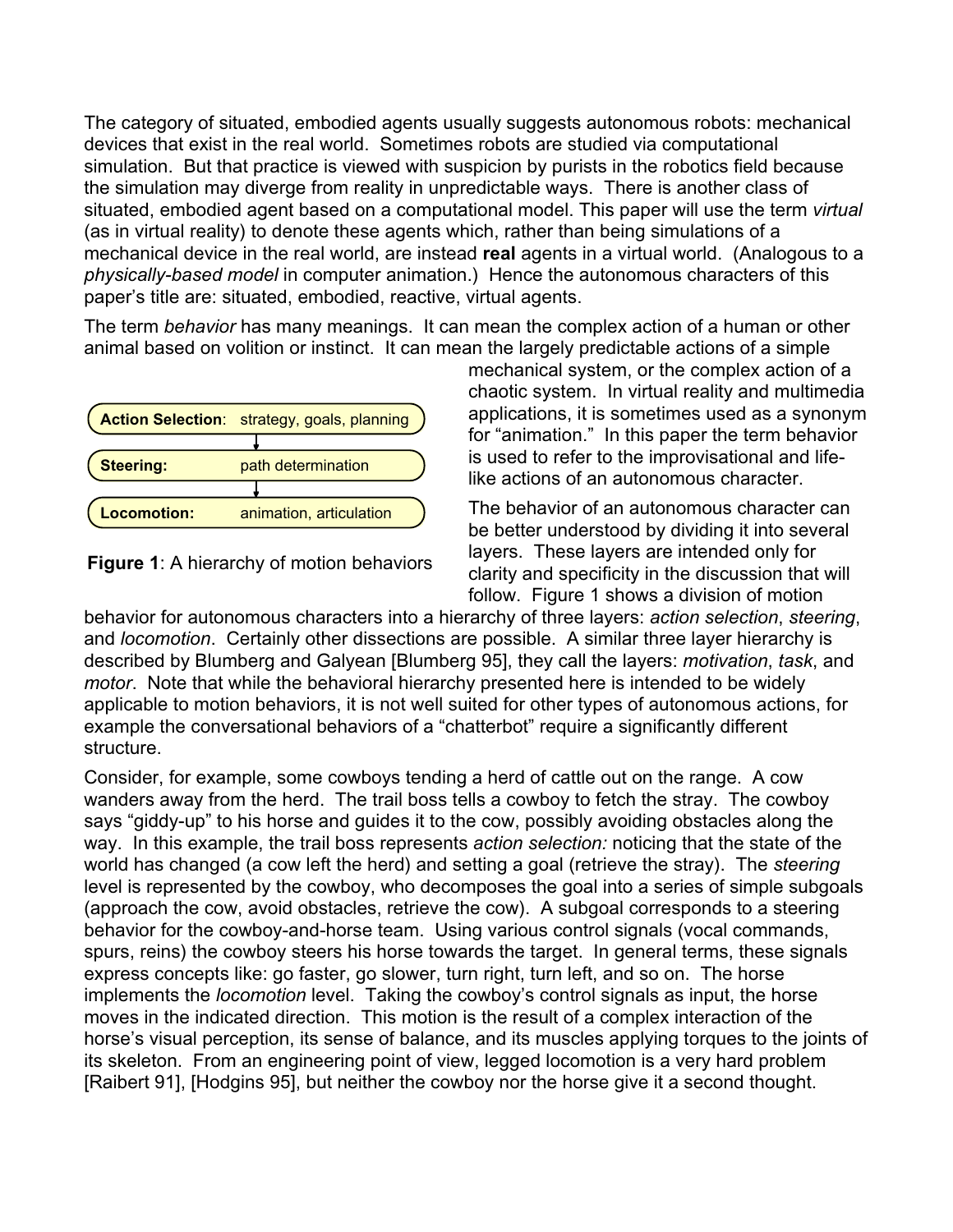This paper will focus on steering, the middle layer of the behavioral hierarchy. It will briefly describe a simple model of the locomotion layer, but only in enough detail to provide a concrete foundation for the discussion of various steering behaviors. There will be some brief discussion of action selection, but primarily in the context of combining and blending basic steering behaviors.

*Path-finding* is a topic related to, but separate from, the subject of this paper. Path-finding algorithms such as A\* and Dijkstra's operate on networks (often representing grids) and essentially solve mazes. Such a solution could serve as a specification to the steering techniques described in this paper. An analogy might be to compare the written driving instructions for getting from one place to another with the act of driving the car along that route. For an excellent over view of path-finding see [Reese 99].

In order to understand the thrust of this work, it should be noted that the steering behaviors discussed here relate to "fast" motion: running versus crawling. This is an informal notion, but is meant to suggest that the typical velocity of a character is large relative to its maximum turning acceleration. As a result, the steering behaviors must anticipate the future, and take into account eventual consequences of current actions.

## **Related Work**

Steering behaviors for autonomous characters draw on a long history of related research in other fields. Autonomous machines, servomechanisms, and control theory have their roots in the 1940s as described in Norbert Wiener's 1948 book *Cybernetics, or Control and communication in the Animal and the Machine* [Wiener 48]. The term *cybernetics* came from a Greek word meaning *steersman*. During the late 40s neurophysiologist Grey Walter constructed autonomous robotic *turtles* [Walter 50] which embodied several of the steering behaviors described here and were among the first machines to exhibit emergent life-like behavior.

In the early 1980s Valentino Braitenberg extrapolated Walter's prototypes into thought experiments about a series of fanciful "vehicles" with progressively more complex behaviors [Braitenberg 84]. David Zeltzer began applying techniques and models from artificial intelligence to animation applications [Zeltzer 83]. And in 1987, I created an animated behavioral model of bird flocks using techniques closely related to those presented in this paper [Reynolds 87].

The list below of related research is divided into three general categories: robotics, artificial intelligence, and artificial life, although in some cases the distinction is somewhat arbitrary. Generally these works are oriented towards animation to some extent: they are located in the overlap between animation (or games, VR, and multimedia) and these three other fields.

**Work related to robotics**. Rodney Brooks popularized the then-radical notion of building reactive controllers for robotic systems [Brooks 85]. While originally inspired by ethological (animal behavior) research, the work of Ron Arkin [Arkin 87, 89, 92] has centered on application of steering behaviors to mobile robots. Arkin's research has paralleled much of the work presented in this paper, but his *schema* (perception›action mappings) are expressed in terms of potential field models as opposed to the procedural approach described here. In some cases this is a distinction without a difference, but in other cases (such as obstacle avoidance) it leads to significantly different agent behavior. Marc Raibert and Jessica Hodgins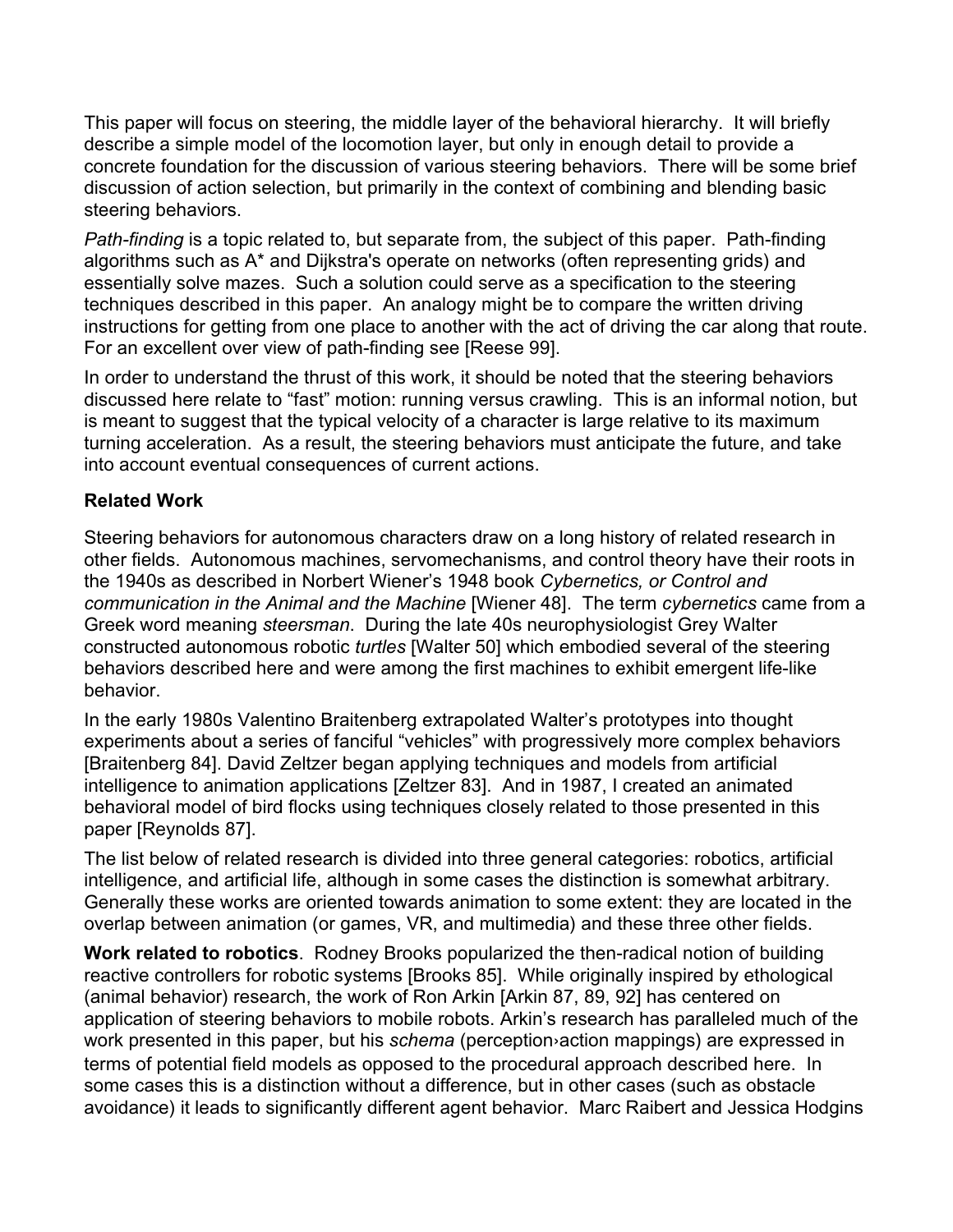both began in legged robotics research and now both work in animation applications of physically realistic legged systems. In both cases, their work has touched on steering and path planning aspects of these systems [Raibert 91, 91b], [Hodgins 95]. Work by Zapata *et al*. on steering controllers for fast mobile robots focused on strategies which had to deal with momentum and other aspects of fast mechanical motion [Zapata 1992]. Maja Mataric has worked extensively in collective robotics [Mataric 93] and a central theme of this work is steering.

**Work related to artificial intelligence**. Ken Kahn created an early system that generated animation of character motion from story descriptions [Kahn 79]. David Zeltzer [Zeltzer 83, 90] pioneered AI-based animation, popularizing the idea of abstract "task level" specification of motion. Gary Ridsdale [Ridsdale 87] created characters capable of improvising complex motion, getting from A to B while avoiding static obstacles and other actors. Steve Strassmann's Desktop Theater work [Strassmann 1991] extended these notions to include handling of props and emotional portrayal. Mônica Costa's agent-based behavioral animation work [Costa 90] allows a character to navigate around a house while reactively avoiding obstacles. Research on improvisational, dramatic characters, which touches on steering behavior, is ongoing at Project Oz (and now Zoesis) by Joseph Bates *et al.* [Bates 92] and at The Virtual Theater Project by Barbara Hayes-Roth *et al.* [Hayes-Roth 96].

**Work related to artificial life** (and other fields). The 1987 *boids* model of flocks, herds, schools and related group motion [Reynolds 87], decomposed this complex group behavior to three simple steering behaviors at the individual level. The following year related steering behaviors for obstacle avoidance [Reynolds 88] were presented. At the 1987 Artificial Life Workshop Mitchel Resnick presented work on autonomous vehicles implemented in LEGO LOGO [Resnick 89] and Michael Travers demonstrated his AGAR Animal Construction Kit [Travers 89]. (See also more recent work by these authors [Resnick 93] and [Travers 94].) Steering behaviors were a key element in The Virtual Fishtank, a multiuser VR installation at The Computer Museum created by teams from MIT's Media Lab and NearLife [Resnick 98]. Armin Bruderlin procedurally generated goal directed animation of human walking [Bruderlin 1989]. Randall Beer's dissertation on an artificial cockroach [Beer 90] is noteworthy for the depth and complexity of its neuroethological model. Central to this model are neural implementation of several tropisms (such as chemotaxis and thigmotaxis) which are direct analogs of steering behaviors described below. In [Wilhelms 90] Jane Wilhelms and Robert Skinner investigate architectures for vehicle-like characters. Thalmann *et al.* created behavioral animation characters who navigated down corridors and around obstacles using vision as simulated with 3D rendering [Thalmann 90]. Michiel van de Panne created controllers for tasks like parallel parking of an automobile using state-space search [van de Panne 90]. G. Keith Still has modeled large human crowds using a model of the steering behavior of each individual [Still 94]. Using a modified genetic algorithm, Karl Sims simultaneously evolved brains and bodies for artificial creatures for various styles of locomotion and for goal seeking [Sims 94]. In work first reported at SAB94 and updated at SAB96 [Cliff 96], Cliff and Miller coevolved pursuit and evasion behaviors for predator and prey agents. Xiaoyuan Tu *et al.* developed an elaborate and strikingly realistic model of the biomechanics, locomotion, perception, and behavior of fish in [Tu 94, 96] which included physically based locomotion, steering behaviors, and an ethologically based system for action selection. In [Blumberg 94] Bruce Blumberg described a detailed mechanism for complex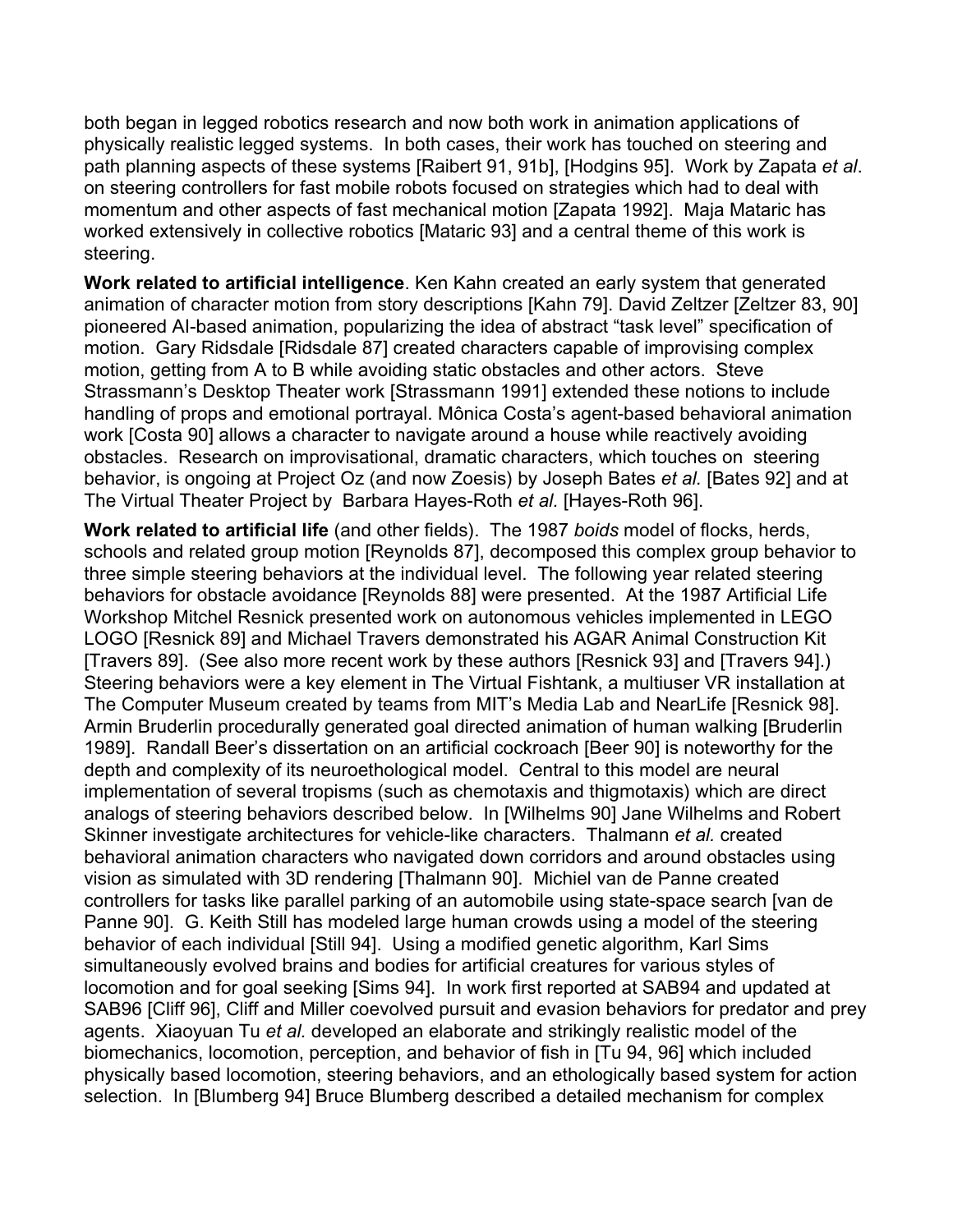action selection and with Tinsley Galyean in [Blumberg 95] discussed the design for a VR character capable of both autonomous improvisation and response to external direction. One application of these characters was in the ALIVE system [Maes 95] by Patties Maes *et al.* The Improv system by Ken Perlin and Athomas Goldberg [Perlin 96] also covers the gamut from locomotion to action selection, but uses a unique approach based on behavioral scripting and Perlin's 1985 procedural synthesis of textures [Perlin 85] applied to motion. James Cremer and colleagues have created autonomous drivers to serve as "extras" creating ambient traffic in interactive automobile driving simulators [Cremer 96]. Robin Green (of Bullfrog/EA) has developed a mature system for autonomous characters used in Dungeon Keeper 2 which was inspired in part by an early draft of this paper. Dave Pottinger has provides a detailed discussion of steering and coordination for groups of characters in games [Pottinger 1999].

## **Locomotion**

*Locomotion* is the bottom of the three level behavioral hierarchy described above. The locomotion layer represents a character's *embodiment*. It converts control signals from the *steering* layer into motion of the character's "body." This motion is subject to constraints imposed by the body's physically-based model, such as the interaction of momentum and strength (limitation of forces that can be applied by the body).

As described above, a cowboy's horse can be considered as an example of the locomotion layer. The rider's steering decisions are conveyed via simple control signals to the horse who converts them into motion. The point of making the abstract distinction between steering and locomotion is to anticipate "plugging in" a new locomotion module. Imagine lifting the rider off of the horse and placing him on a cross-country motorcycle. The goal selection and steering behavior remain the same. All that has changed is the mechanism for mapping the control signals (go faster, turn right, ...) into motion. Originally it involved legged locomotion (balance, bones, muscles) and now it involves wheeled locomotion (engine, wheels, brakes). The role of the rider is unchanged.

This suggests that with an appropriate convention for communicating control signals, steering behaviors can be completely independent of the specific locomotion scheme. Although in practice it is necessary to compensate for the "agility" and different "handing characteristics" of individual locomotion systems. This can be done by adjusting tuning parameters for a given locomotion scheme (which is the approach taken in the steering behaviors described below) or by using an adaptive, self-calibrating technique (the way a human driver quickly adapts to the characteristics of an unfamiliar automobile). In the first case a steering behavior might determine via its *a priori* tuning that the character's speed in a given situation should be 23 mph, in the second case it might say "slow down a bit" until the same result was obtained.

The locomotion of an autonomous character can be based on, or independent from, its animated portrayal. A character could be represented by a physically-based dynamically balanced simulation of walking, providing both realistic animation and behavioral locomotion. Or a character may have a very simple locomotion model (like described in the next section) to which a static (say a spaceship) or pre-animated (like a human figure performing a walk cycle) portrayal is attached. A hybrid approach is to use a simple locomotion model and an adaptive animation model, like an inverse-kinematics driven walk cycle, to bridge the gap between abstract locomotion and concrete terrain. Finally, locomotion can be restricted to the motion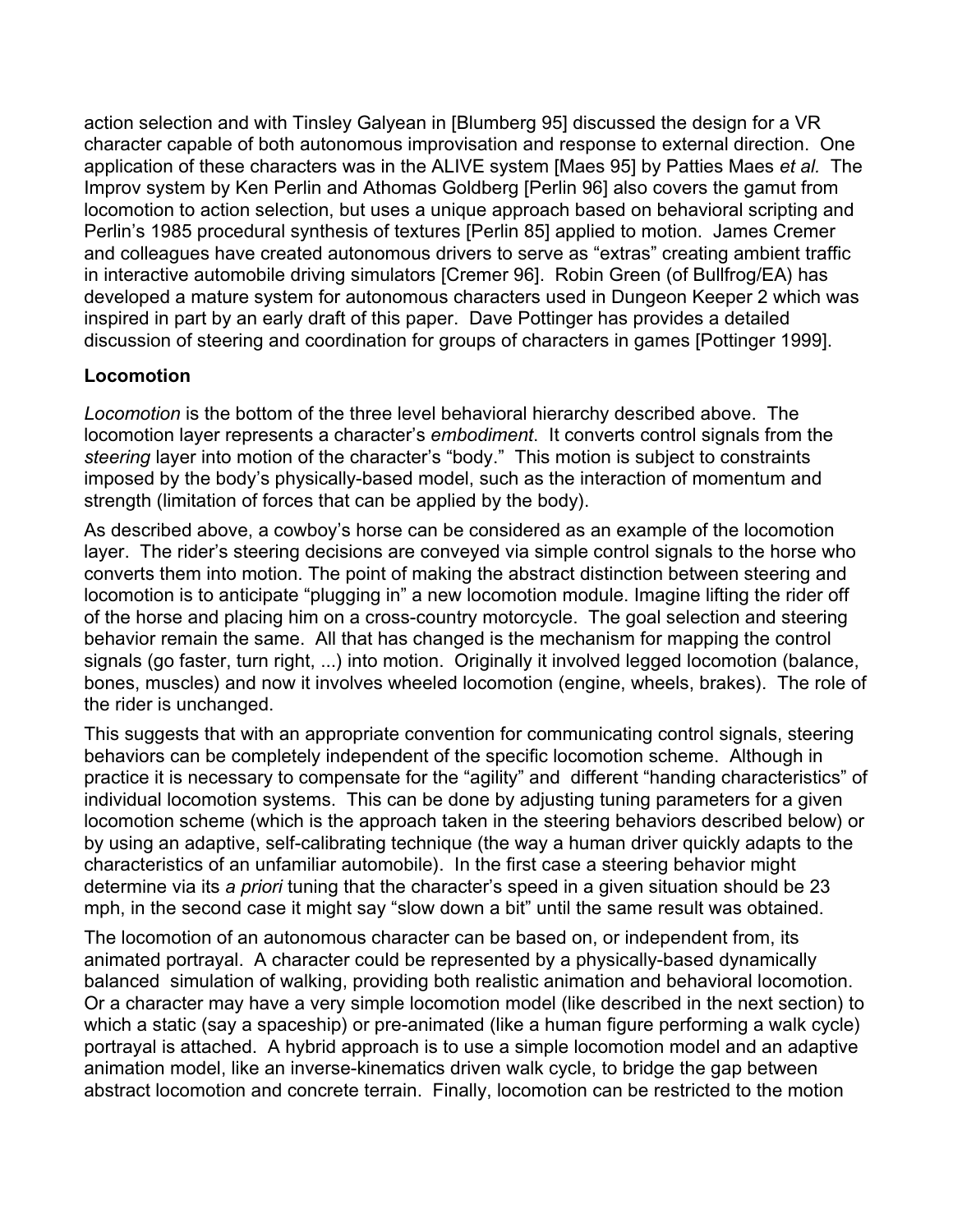inherent in a fixed set of pre-animated segments (walk, run, stop, turn left...) which are either selected discretely or blended together.

## **A Simple Vehicle Model**

The approach taken in this paper is to consider steering behaviors as essentially independent from the underlying locomotion scheme. A simple locomotion model will be presented in order to make the discussion of steering behaviors more concrete. This locomotion model will be based on a simple idealized *vehicle*. The choice of the term "vehicle" is inspired to some degree by [Braitenberg 84]. It is intended to encompass a wide range of conveyances, from wheeled devices to horses, from aircraft to submarines, and (while certainly stretching the terminology) to include locomotion by a character's own legs. The vehicle model described here is so simplistic and generic that it is an equally good (or equally bad) approximation to all of those.

This vehicle model is based on a point mass approximation. On the one hand that allows a very simple and computationally cheap physically-based model (for example, a point mass has velocity (linear momentum) but no moment of inertia (rotational momentum)). On the other hand, it cannot be a very compelling physical model because point masses do not exist in the real world. Any physical object with mass must have a non-zero radius and hence a moment of inertia. This use of an oversimplified non-physical vehicle model is merely for convenience and intended to be "without loss of generality" — it should always be possible to substitute a more plausible, more realistic physically based vehicle model.

A point mass is defined by a *position* property and a *mass* property. In addition, the simple vehicle model includes a *velocity* property. The velocity is modified by applying forces. Because this is a vehicle, these forces are generally self-applied, and hence limited. For example, a typical force which adjusts a vehicle's velocity is *thrust*, generated by the vehicle's own power plant, and hence limited in magnitude by the capacity of the power plant. For the simple vehicle model, this notion is summarized by a single "maximum force" parameter (*max\_force*). Most vehicles are characterized by a top speed. Typically this limitation is due to the interaction between acceleration due to their finite thrust and the deceleration due to viscous drag, friction, or (in legged systems) the momentum of reciprocating parts. As an alternative to realistic simulation of all these limiting forces, the simple vehicle model includes a "maximum speed" parameter (*max\_speed*). This speed limit is enforced by a kinematic truncation of the vehicle's velocity vector. Finally, the simple vehicle model includes an *orientation*, which taken together with the vehicle's position form a velocity-aligned local coordinate space to which a geometric model of the vehicle can be attached. (The terms *localize* and *globalize* will be used in this paper to connote transforming vectors into and out of this local space.)

Simple Vehicle Model:

| mass        | scalar          |
|-------------|-----------------|
| position    | vector          |
| velocity    | vector          |
| max force   | scalar          |
| max speed   | scalar          |
| orientation | N basis vectors |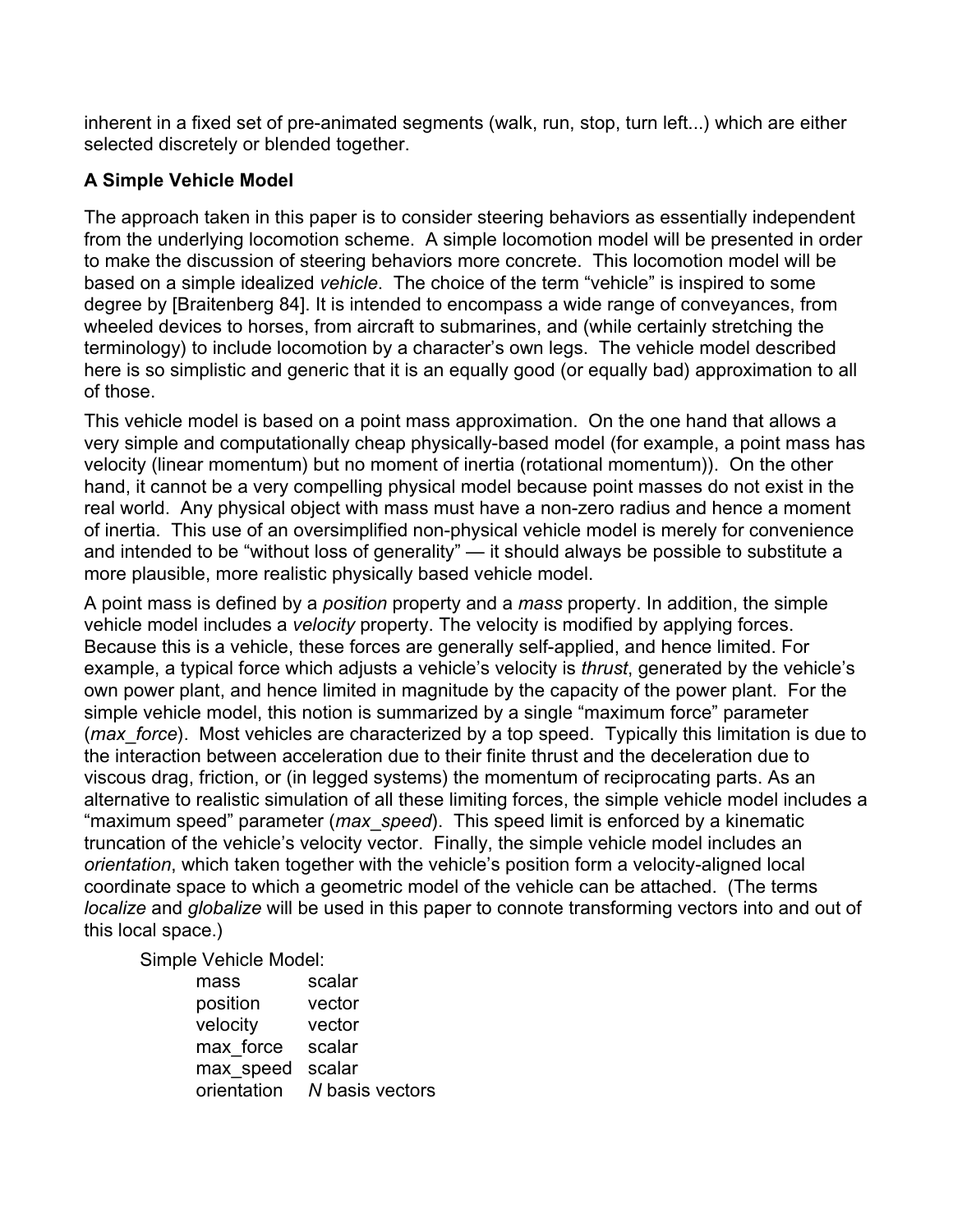For a 3D vehicle model, the *position* and *velocity* vector values have three components and the *orientation* value is a set of three vectors (or a 3x3 matrix, or a quaternion). For a 2D vehicle, the vectors each have two components, and the *orientation* value is two 2D basis vectors or can be represented as a single scalar heading angle.

The physics of the simple vehicle model is based on forward Euler integration. At each simulation step, behaviorally determined steering forces (as limited by *max\_force*) are applied to the vehicle's point mass. This produces an acceleration equal to the steering force divided by the vehicle's mass. That acceleration is added to the old velocity to produce a new velocity, which is then truncated by *max* speed. Finally, the velocity is added to the old position:

```
steering_force = truncate (steering_direction, max_force)
acceleration = steering_force / mass
velocity = truncate (velocity + acceleration, max_speed)
position = position + velocity
```
The simple vehicle model maintains its velocity-aligned local space by *incremental adjustment* from the previous time step. The local coordinate system is defined in terms of four vectors: a position vector specifying the local origin, and three direction vectors serving as the basis vectors of the space. The basis vectors indicate the direction and length of coordinate units in each of three mutually perpendicular directions relative to the vehicle. These axes will be referred to here as *forward*, *up*, and *side*. (These correspond, of course, to *X*, *Y* and *Z* axes of R 3 . But some people think *up* is obviously *Y* while some think it is obviously *Z*. The descriptive terms will be used in place of the Cartesian names for clarity.)

In order to remain aligned with velocity at each time step, the basis vectors must be rotated into a new direction. (If velocity is zero the old orientation is retained.) Instead of using explicit rotations, the local space is reconstructed using a combination of substitution, approximation, and reorthogonalization. We start with the new velocity and an approximation to the new *up* direction. For example, the old *up* direction can be used as an approximation to the new *up*. We use the vector cross product operation to construct the new basis vectors:

```
new forward = normalize (velocity)
approximate up = normalize (approximate up) // if needed
new side = cross (new forward, approximate up)
new up = cross (new forward, new side)
```
The basic idea is that the approximate *up* is nearly perpendicular to the new *forward* direction, because frame-to-frame changes in orientation are typically small. The new *side* direction will be perpendicular to new *forward*, from the definition of cross product. The new *up* is the cross product of the perpendicular *forward* and *side* and so is perpendicular to each.

The concept of "velocity alignment" does not uniquely specify an orientation. The degree of freedom corresponding to rotation around the *forward* axis (also known as *roll*) remains unconstrained. Constructing the new local space relative to the previous one (by, for example, using the old *up* direction as the initial approximation to the new one) will ensure that the roll orientation at least remains consistent. Defining the "correct" roll value requires further heuristics, based on the intended use of the vehicle model.

For a "flying" vehicle (like aircraft, spaceship, and submarines) it is useful to define roll in terms of *banking*. The basic idea of banking is to align the "floor" of the vehicle (-*up* axis) with the apparent gravity due to centrifugal force during a turn. Conversely we want the *up* direction to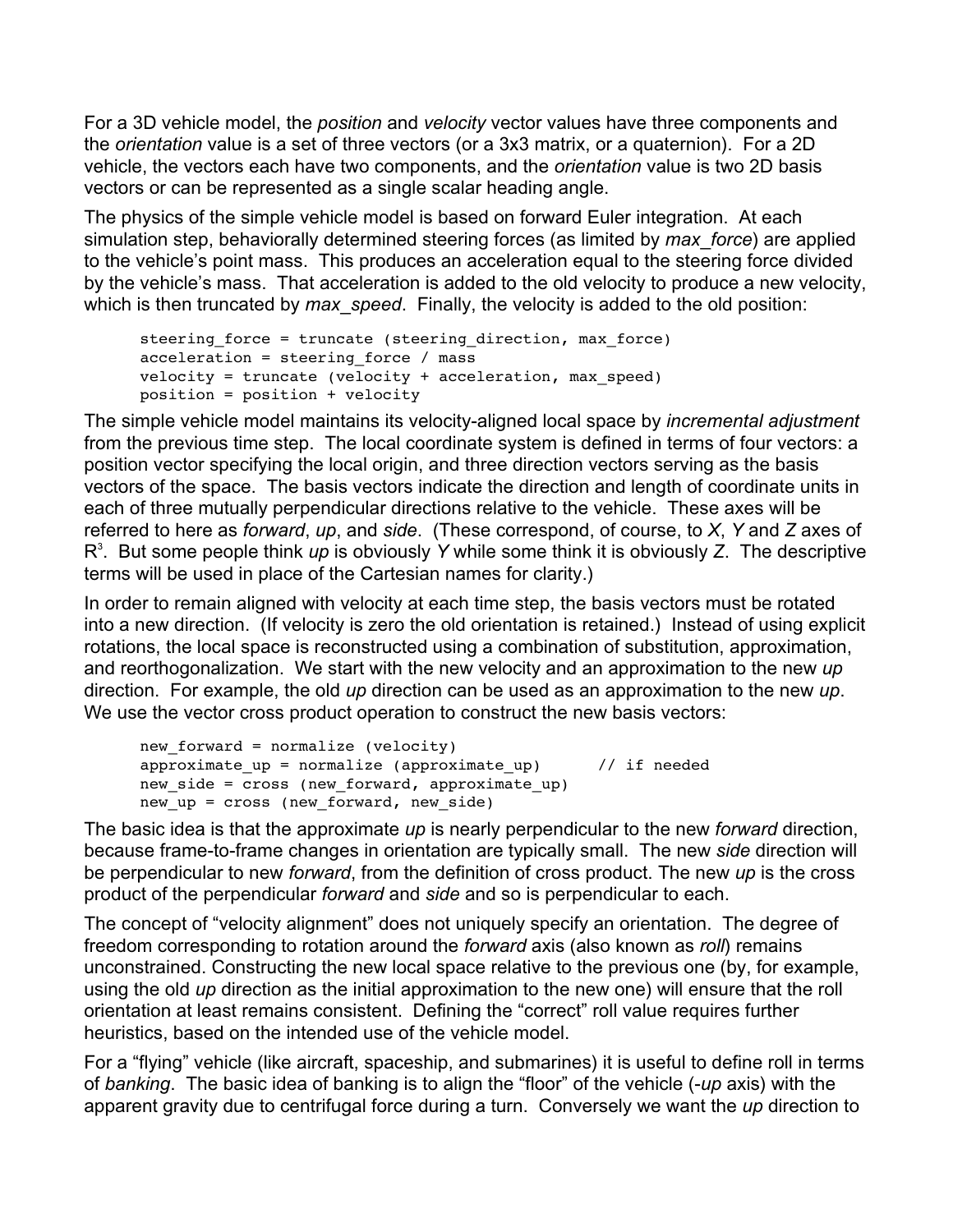align with the centripetal force that produced the maneuver. In the presence of gravity, the down direction should align with the sum of turning acceleration and gravitational acceleration. We also want to add in the current orientation in order to damp out abrupt changes in roll. So to implement banking in the simple vehicle model, the approximate *up* direction is a weighted sum of: steering acceleration, gravitational acceleration, and the old *up*.



Figure 2: asymmetrical steering forces

For a "surface hugging" (wheeled, sliding, or legged) vehicle, we want to both constrain the vehicle's position to the surface and to align the vehicle's *up* axis to the surface normal. In addition the velocity should be constrained to be purely tangential to the surface. These requirements can be easily met if the surface manifold is represented in such a way that an arbitrary point in space (corresponding to the old vehicle position) can be mapped to: (1) the

nearest point on the surface, and (2) the surface normal at that point. The velocity can be made tangent by subtracting off the portion normal to the surface. The vehicle's position is set to the point on the surface, and the surface normal becomes its *up* axis.

In this simple vehicle model, the control signal passed from the steering behaviors to the locomotion behavior consists of exactly one vector quantity: a desired steering force. More realistic vehicle models would have very different sets of control signals. For example an automobile has a steering wheel, accelerator and brake each of which can be represented as scalar quantities. It is possible to map a generalized steering force vector into these scalar signals: the *side* component of the steering vector can be interpreted as the steering signal, the *forward* component of the steering vector can be mapped into the accelerator signal if positive, or into the brake signal if negative. These mappings can be asymmetrical, for example a typical automobile can decelerate due to braking much faster than it can accelerate due to engine thrust, as shown in Figure 2.

Because of its assumption of velocity alignment, this simple vehicle model cannot simulate effects such as skids, spins or slides. Furthermore this model allows the vehicle to turn when its speed is zero. Most real vehicles cannot do this (they are "non-holonomic") and in any case



Figure 3: **seek** and **flee**

it allows undesirably large changes in orientation during a single time step. This problem can be solved by placing an additional constraint on change of orientation, or by limiting the lateral steering component at low speeds, or by simulating moment of inertia.

#### **Steering Behaviors**

This discussion of specific steering behaviors assumes that locomotion is implemented by the simple vehicle model described above, and is parameterized by a single steering force vector. Therefore the steering behaviors are described in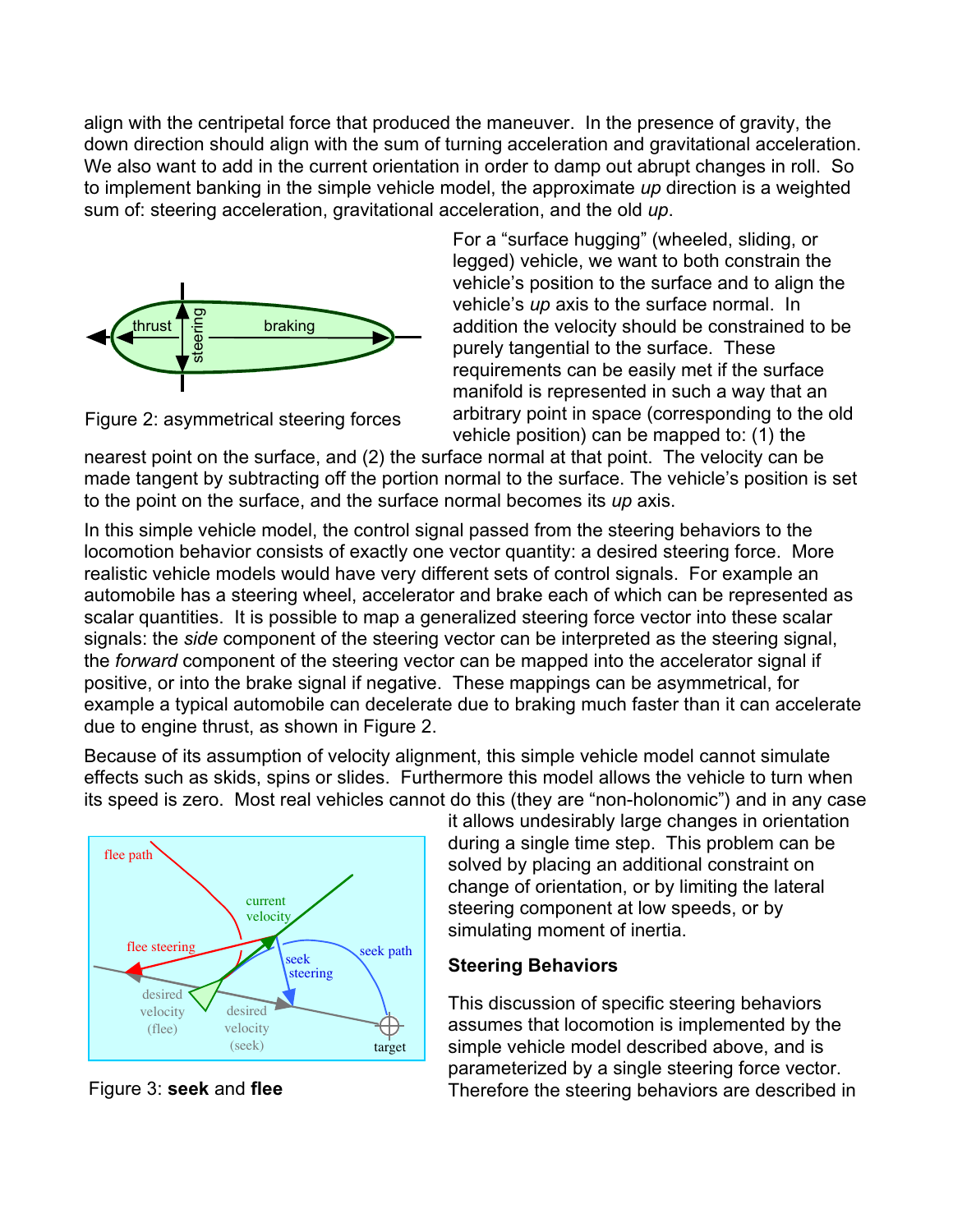terms of the geometric calculation of a vector representing a desired steering force. Note that generally the magnitude of these steering vectors is irrelevant, since they will typically be clipped to *max\_force* by the vehicle model. Note also that many of the calls to *length* and *normalize* functions in these formulations can be replaced by fast routines that use an approximation to length as in [Ohashi 94]. The terms "we" or "our" will sometimes be used to indicate the first person perspective of the character being steered by a given behavior. Animated diagrams illustrating these behaviors can be found on the web at **http://www.red.com/cwr/steer/**

**Seek** (or pursuit of a static target) acts to steer the character towards a specified position in global space. This behavior adjusts the character so that its velocity is radially aligned towards the target. Note that this is different from an attractive force (such as gravity) which would produce an orbital path *around* the target point. The "desired velocity" is a vector in the direction from the character to the target. The length of "desired velocity" could be *max* speed, or it could be the character's current speed, depending on the particular application. The steering vector is the difference between this desired velocity and the



Figure 4: **pursuit** and **evasion**

character's current velocity, see Figure 3.

```
desired velocity = normalize (position -target) * max_speed
steering = desired velocity - velocity
```
If a character continues to **seek**, it will eventually pass through the target, and then turn back to approach again. This produces motion a bit like a moth buzzing around a light bulb. Contrast this with the description of **arrival** below.

**Flee** is simply the inverse of **seek** and acts to steer the character so that its velocity is radially aligned away from the target. The desired velocity points in the opposite direction.

**Pursuit** is similar to **seek** except that the quarry (target) is another moving character. Effective pursuit requires a prediction of the target's future position. The approach taken here is to use a simple predictor and to reevaluate it each simulation step. For example, a linear velocity-based predictor corresponds to the assumption that the quarry will not turn during the prediction interval. While this assumption is often incorrect, the resulting prediction will only be in use for about 1/30 of a second. The position of a character T units of time in the future (assuming it does not maneuver) can be obtained by scaling its velocity by T and adding that offset to its current position. Steering for **pursuit** is then simply the result of applying the **seek** steering behavior to the predicted target location. See Figure 4.

The key to this implementation of **pursuit** is the method used to estimate the prediction interval T. Ideally, T would be the time until interception, but that value is unknowable because the quarry can make arbitrary and unpredictable maneuvers. T could be assumed to be a constant, which while naive, would produce better pursuit than simple **seek** (which corresponds to T=0). However for reasonable performance T should be larger when the pursuer is far from the quarry, and small when they are nearby. A simple estimator of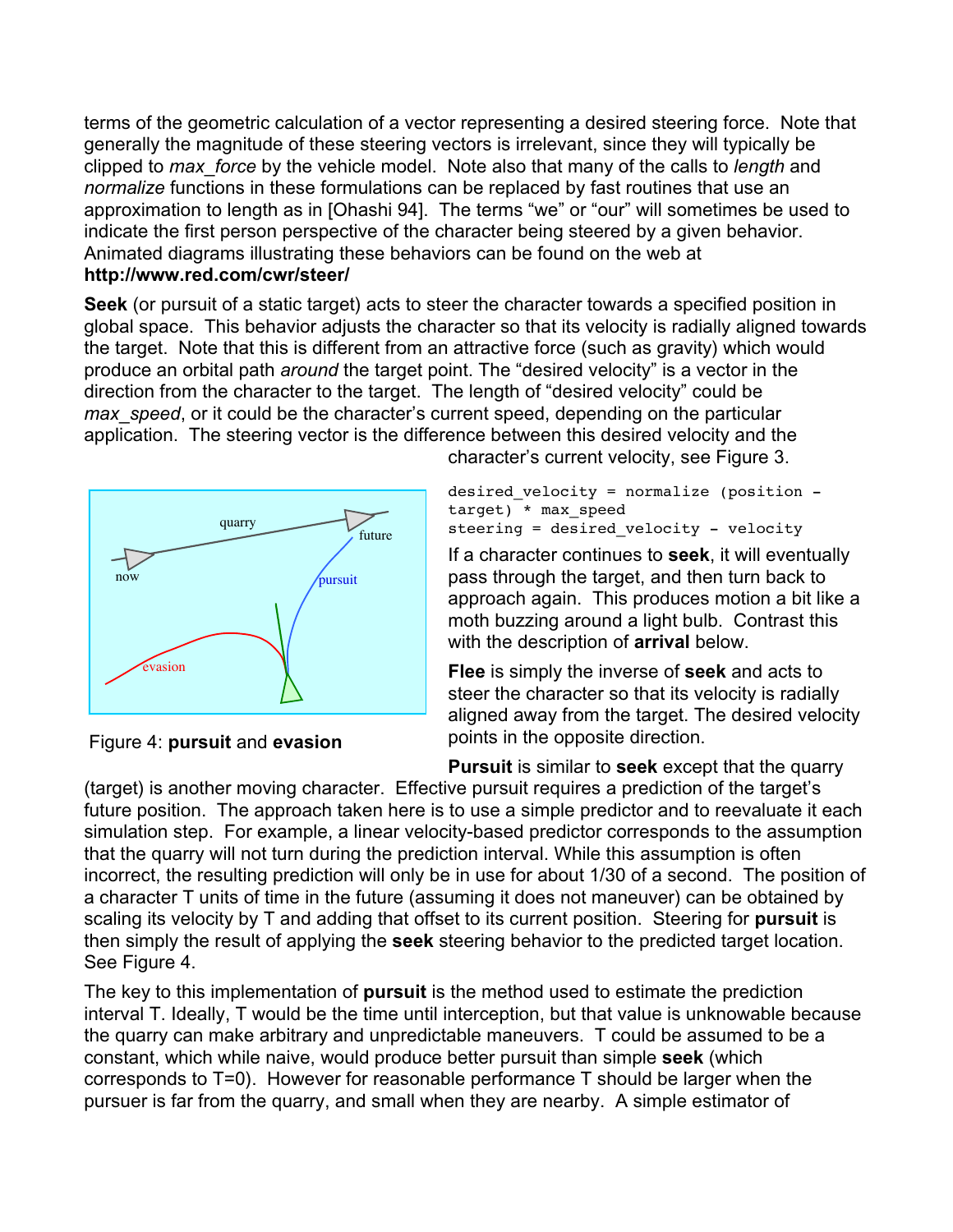moderate quality is T=Dc where D is the distance between pursuer and quarry, and c is a turning parameter. A more sophisticated estimator can be obtained by taking into account the relative headings of pursuer and quarry, and whether the pursuer is generally ahead of, behind, or to the side of, the quarry. These two metrics can be expressed in terms of simple



Figure 5: **offset pursuit**



Figure 6: **arrival**

dot products (between unit *forward* vectors, and between the quarry's *forward* and the offset to the pursuer's position). Note that care must be taken to reduce T (e.g to zero) when the pursuer finds itself aligned with, and in front of, its quarry.

Another approach to both **seek** and **pursuit** is based on the fact that when our character is on a collision course with a target, it will appear at a constant heading in our character's local space. Conversely our character can steer toward interception by contriving to keep the target at a constant heading.

**Evasion** is analogous to **pursuit**, except that **flee** is used to steer away from the predicted future position of the target character. Optimal techniques for pursuit and evasion exist in the field of control theory [Isaacs 65]. The versions given here are intended to be lightweight and are nonoptimal. In natural systems, evasion is often "intentionally" nonoptimal in order to be unpredictable, allowing it to foil predictive pursuit strategies, see [Cliff 96].

**Offset pursuit** refers to steering a path which passes near, but not directly into a moving target. Examples would be a spacecraft doing a "fly-by" or an aircraft doing a "strafing run": flying near enough to be within sensor or weapon range

without colliding with the target. The basic idea is to dynamically compute a target point which is offset by a given radius R from the predicted future position of the quarry, and to then use **seek** behavior to approach that offset point, see Figure 5. To construct the offset point: localize the predicted target location (into our character's local coordinate space) project the local target onto the character's *side-up* plane, normalize that lateral offset, scale it by -R, add it to the local target point, and globalize that value.

**Arrival** behavior is identical to **seek** while the character is far from its target. But instead of moving through the target at full speed, this behavior causes the character to slow down as it approaches the target, eventually slowing to a stop coincident with the target, as shown in Figure 6. The distance at which slowing begins is a parameter of the behavior. This implementation is similar to **seek**: a desired velocity is determined pointing from the character towards the target. Outside the stopping radius this desired velocity is clipped to *max\_speed*, inside the stopping radius, desired velocity is ramped down (e.g. linearly) to zero.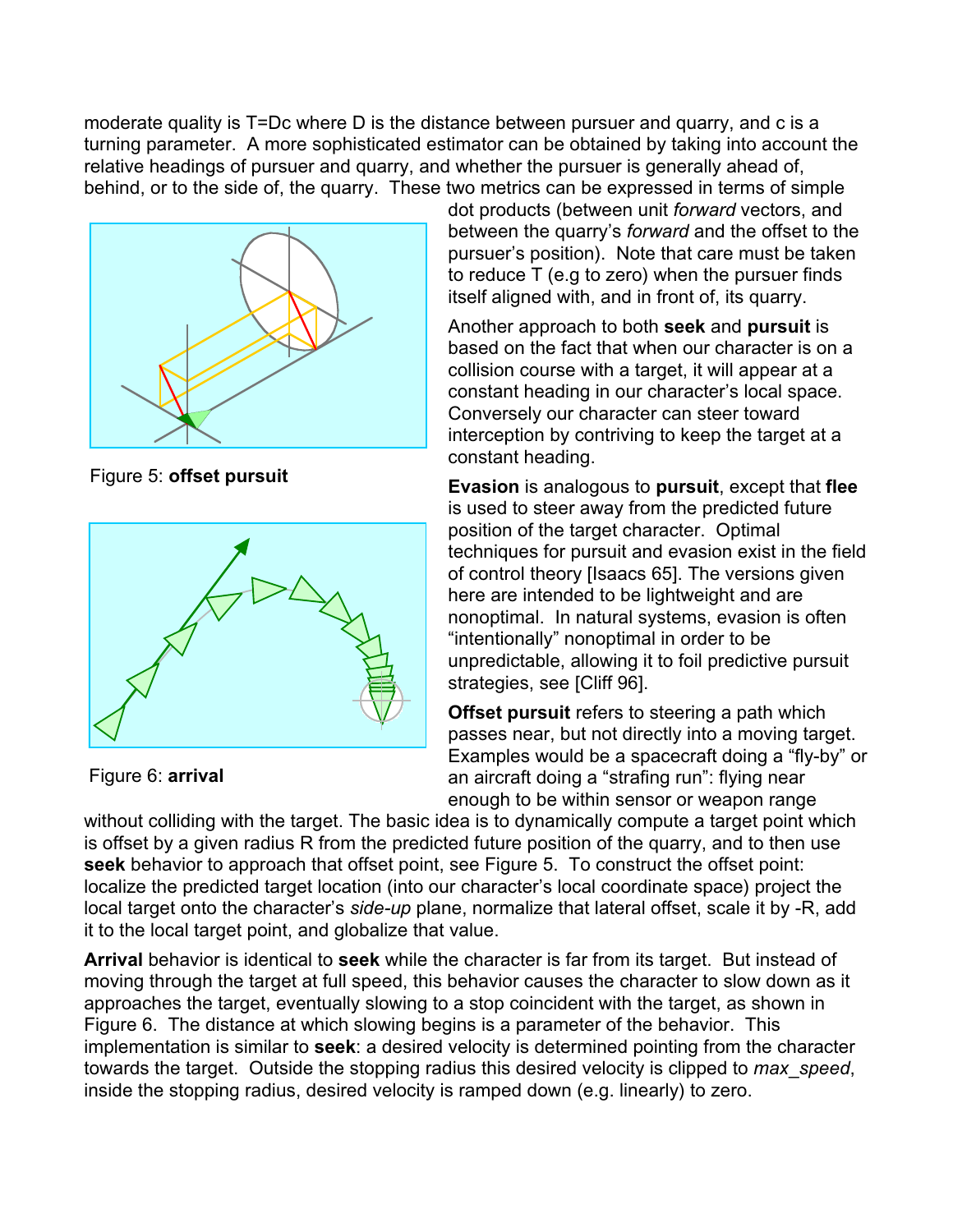```
target offset = target - position
distance = length (target offset)
ramped speed = max speed * (distance / slowing distance)
clipped speed = minimum (ramped speed, max speed)
desired velocity = (clipped speed / distance) * target offset
steering = desired velocity - velocity
```
Real world examples of this behavior include a baseball player running to, and then stopping at



Figure 7: **obstacle avoidance** 

a base; or an automobile driving towards an intersection and coming to a stop at a traffic light.

**Obstacle avoidance** behavior gives a character the ability to maneuver in a cluttered environment by dodging around obstacles. There is an important distinction between **obstacle avoidance** and **flee** behavior. **Flee** will always cause a character to steer away from a given location, whereas **obstacle avoidance** takes action only when a nearby obstacle lies directly in front of the character. For example, if a car was driving parallel to a wall, **obstacle avoidance** would take no corrective steering action, but **flee** would attempt to turn away from the wall, eventually driving perpendicular to it.

The implementation of **obstacle avoidance** behavior described here will make a simplifying assumption that both the character and obstacle can be reasonably approximated as spheres, although the basic concept can be easily extend to more precise shape models. Keep in mind that this relates to obstacle avoidance not necessarily to *collision detection*. Imagine an airplane trying to avoid a mountain. Neither are spherical in shape, but it would suffice that the plane's bounding sphere avoids the mountain's bounding sphere. A decomposable hierarchy of bounding spheres can be used for efficient representation of shapes for collision detection [Hubbard 96], and presumably for obstacle avoidance too. An unrelated obstacle avoidance technique is described in [Egbert 96].

The geometrical construction of **obstacle avoidance** behavior bares some similarity to the **offset pursuit** behavior described above. It is convenient to consider the geometrical situation from the character's local coordinate system. The goal of the behavior is to keep an imaginary cylinder of free space in front of the character. The cylinder lies along the character's *forward* axis, has a diameter equal to the character's bounding sphere, and extends from the character's center for a distance based on the character's speed and agility. An obstacle further than this distance away is not an immediate threat. The **obstacle avoidance** behavior considers each obstacle in turn (perhaps using a spatial portioning scheme to cull out distance obstacles) and determines if they intersect with the cylinder. By localizing the center of each spherical obstacle, the test for non-intersection with the cylinder is very fast. The local obstacle center is projected onto the *side-up* plane (by setting its *forward* coordinate to zero) if the 2D distance from that point to the local origin is greater than the sum of the radii of the obstacle and the character, then there is no potential collision. Similarly obstacles which are fully behind the character, or fully ahead of the cylinder, can be quickly rejected. For any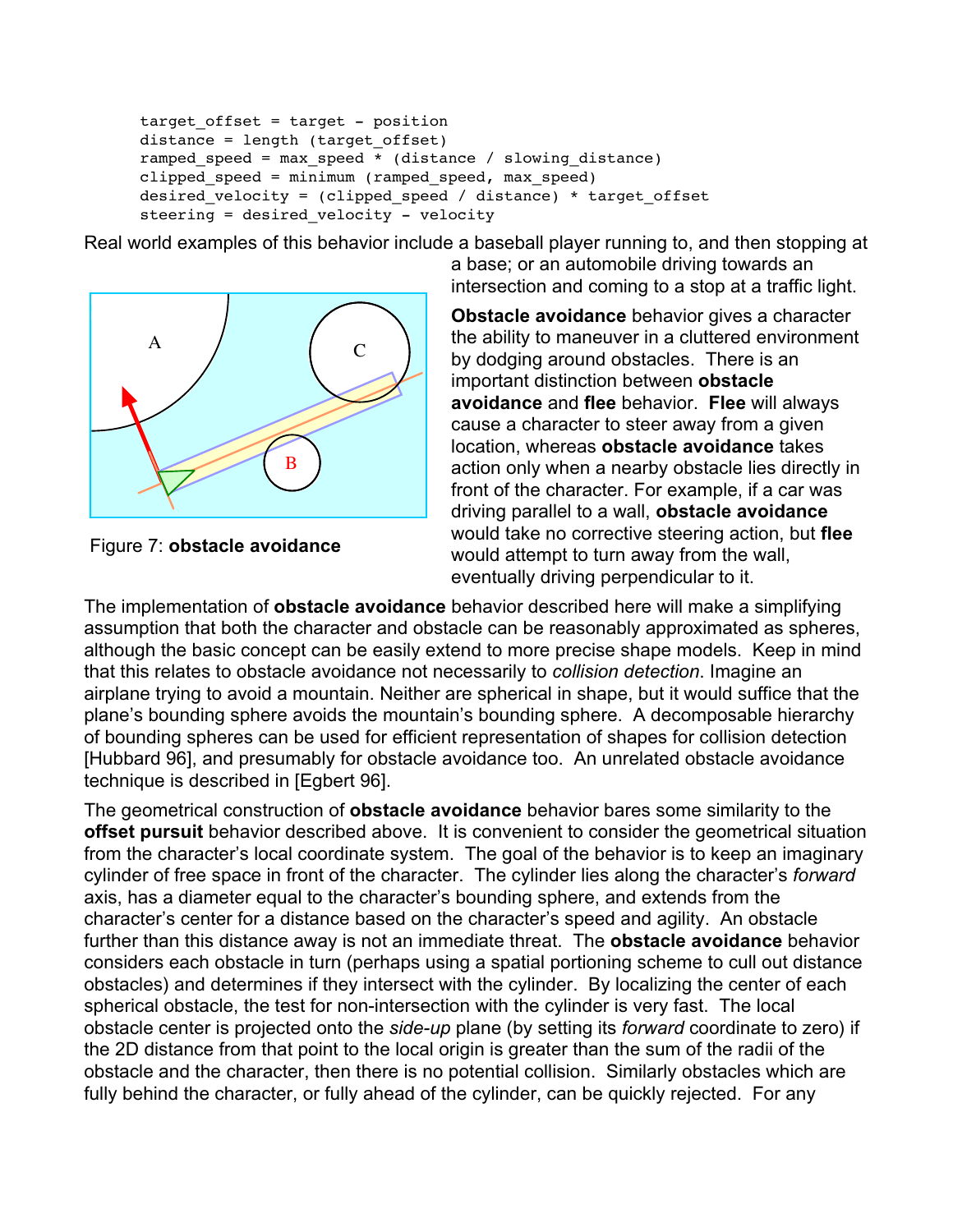remaining obstacles a line-sphere intersection calculation is performed. The obstacle which intersects the *forward* axis nearest the character is selected as the "most threatening." Steering to avoid this obstacle is computed by negating the (lateral) *side-up* projection of the



Figure 8: **wander** 

obstacle's center. In Figure 7 obstacle A does not intersect the cylinder, obstacles B and C do, B is selected for avoidance, and corrective steering is to the character's left. The value returned from obstacle avoidance is either (a) the steering value to avoid the most threatening obstacle, or (b) if no collision is imminent, a special value (a *null* value, or the zero vector) to indicate that no corrective steering is required at this moment.

A final note regarding interaction of obstacle avoidance and goal seeking. Generally we only care about obstacles which are between us and our goal. The mountain beyond the airport is ignored by the airplane, but the mountain

between the plane and the airport is *very* important.

**Wander** is a type of random steering. One easy implementation would be to generate a random steering force each frame, but this produces rather uninteresting motion. It is "twitchy" and produces no sustained turns. A more interesting approach is to retain steering direction state and make small random displacements to it each frame. Thus at one frame the character may be turning up and to the right, and on the next frame will still be turning in almost the same direction. The steering force takes a "random walk" from one direction to another. This idea can be implemented several ways, but one that has produced good results is to constrain the steering force to the surface of a sphere located slightly ahead of the



Figure 9: **path following**

character. To produce the steering force for the next frame: a random displacement is added to the previous value, and the sum is constrained again to the sphere's surface. The sphere's radius (the large circle in Figure 8) determines the maximum wandering "strength" and the magnitude of the random displacement (the small circle in Figure 8) determines the wander "rate." Another way to implement **wander** would be to use coherent *Perlin noise* [Perlin 85] to generate the steering direction.

Related to wander is **explore** (where the goal is to exhaustively cover a region of space) and **forage** (combining wandering with resource seeking). See [Beer 90] and [Tu 96] for more details.

**Path following** behavior enables a character to steer along a predetermined path, such as a roadway, corridor or tunnel. This is distinct from constraining a vehicle rigidly to a path like a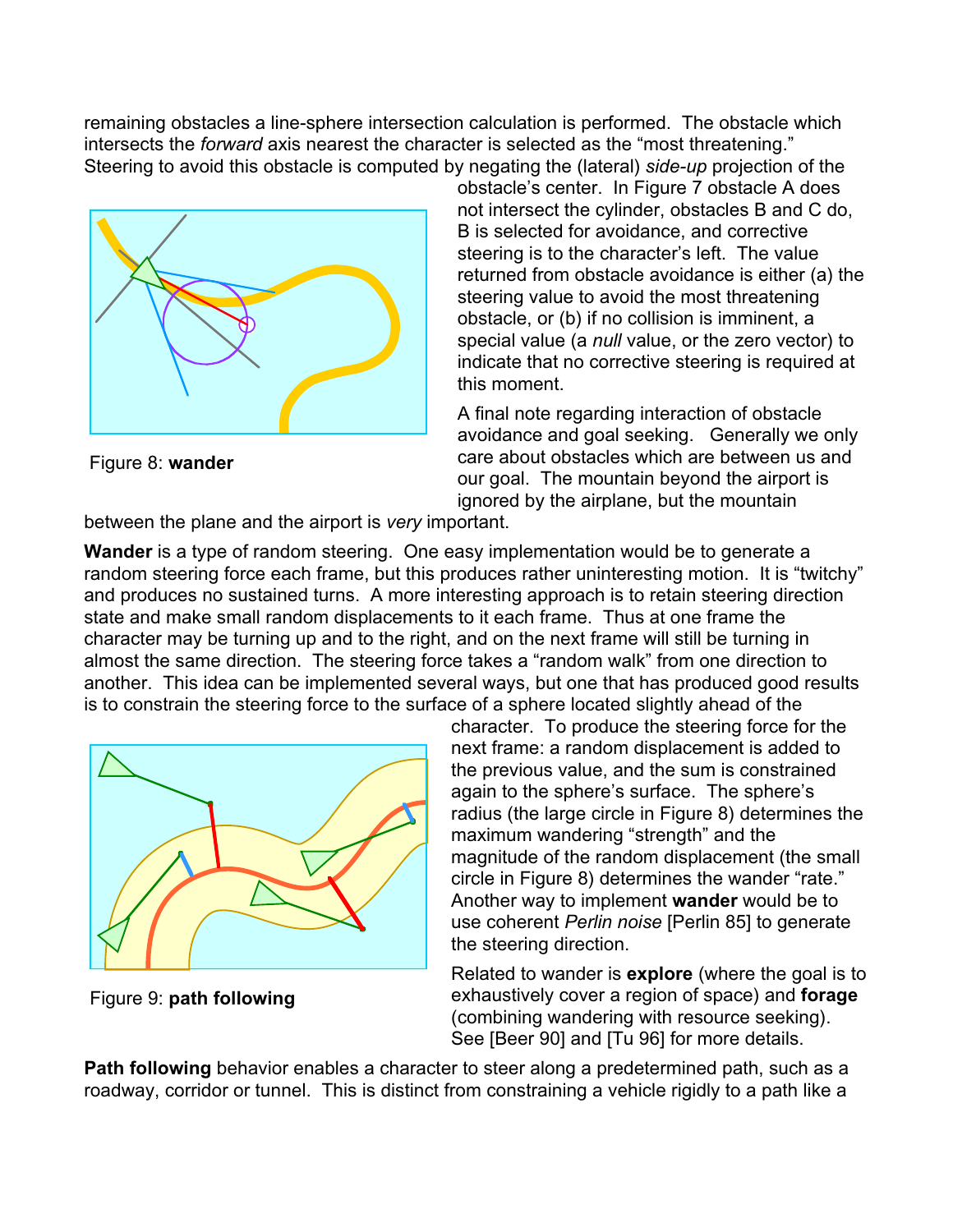train rolling along a track. Rather **path following** behavior is intended to produce motion such as people moving down a corridor: the individual paths remain near, and often parallel to, the centerline of the corridor, but are free to deviate from it. In the implementation described here, a path will be idealized as a *spine* and a *radius*. The spine might be represented as a spline curve or a "poly-line" (a series of connected line segments). The path is then a "tube" or "generalized cylinder:" a circle of the specified radius, swept along the specified spine. The goal of the **path following** steering behavior is to move a character along the path while staying within the specified radius of the spine. If the character is initially far away from the path, it must first approach, then follow the path.

To compute steering for **path following**, a velocity-based prediction is made of the character's



Figure 10: **wall following**, **containment** 

future position, as discussed above in regard to **obstacle avoidance** behavior. The predicted future position is projected onto the nearest point on the path spine. See Figure 9. If this projection distance (from the predicted position to the nearest on-path point) is less than the path radius, then the character is deemed to be correctly following the path and no corrective steering is required. Otherwise the character is veering away from the path, or is too far away from the path. To steer back towards the path, the **seek** behavior is used to steer towards the on-path projection of the predicted future position. Like in **obstacle avoidance**, a null or zero value is returned is returned if no corrective steering is required. A path can be followed without regard to direction,

or in a specified direction (from A to B or from B to A) by adjusting the target point along the path in the desired direction.

Variations on **path following** include **wall following** and **containment** as shown in Figure 10. **Wall following** means to approach a "wall" (or other surface or path) and then to maintain a certain offset from it [Beer 90]. For a discussion of offset goals, see **offset pursuit** above.



Figure 11: **flow following** 

**Containment** refers to motion which is restricted to remain within a certain region. **Path following** is a type of **containment** where the allowable region is a cylinder around the path's spine. Examples of **containment** include: fish swimming in an aquarium and hockey players skating within an ice rink. To implement: first predict our character's future position, if it is inside the allowed region no corrective steering is necessary. Otherwise we steer towards the allowed region. This can be accomplished by using **seek** with an inside point (for example, we can project the future position to the obstacle surface, and then extend this offset to obtain a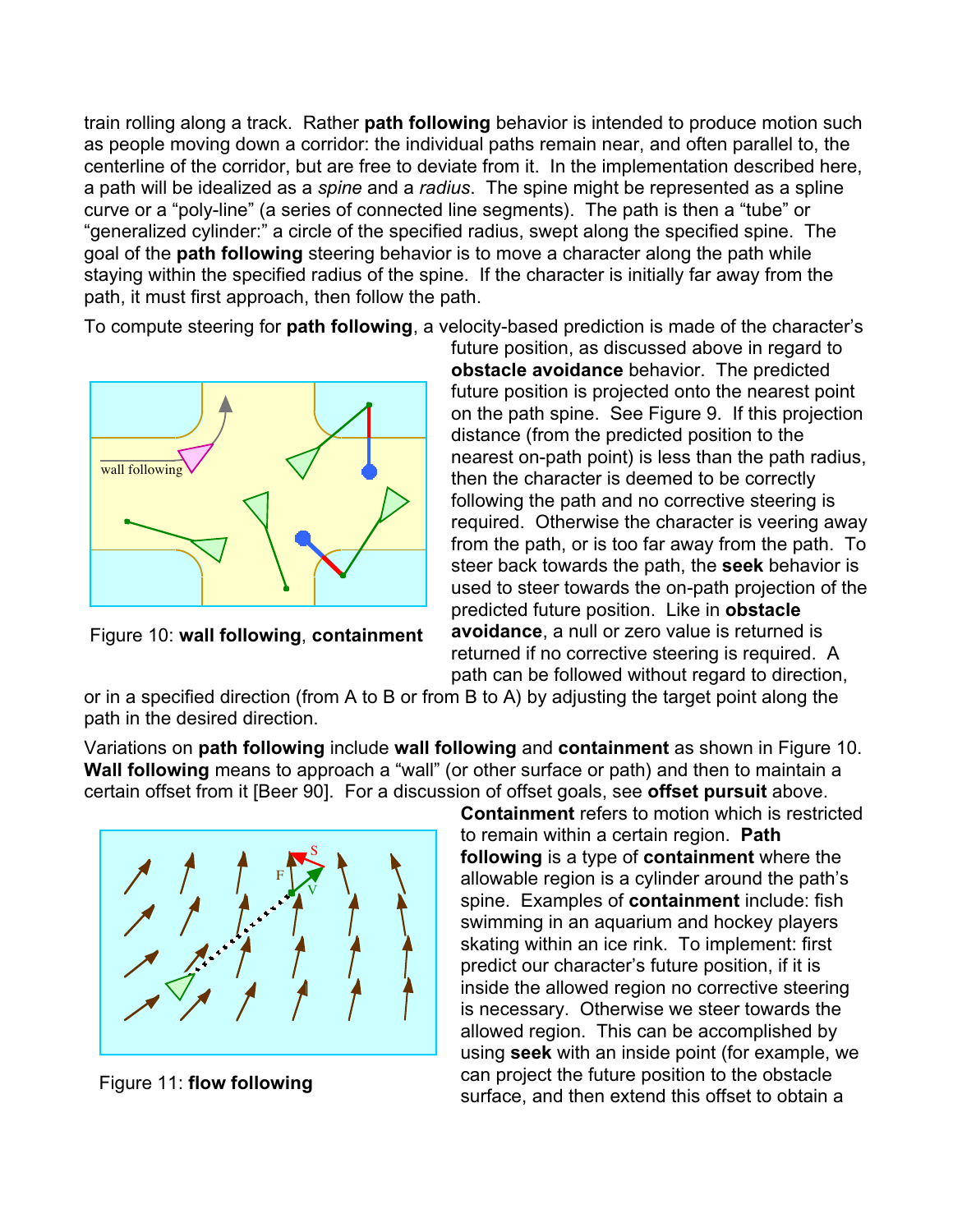target point) or we can determine the intersection of our path with the boundary, find the surface normal at that point, and then use the component of the surface normal which is perpendicular to our forward direction as the corrective lateral steering.

**Flow field following** steering behavior provides a useful tool for directing the motion of characters based on their position within an environment. It is particularly valuable in some production teams because it allows motion specification to be made without use of



Figure 12: **unaligned collision avoidance**

programming and so can used by the art staff directly. In the case of game production this person might be a "level designer" and in animation production they might be a "scene planner" or "layout artist."

In **flow field following** behavior the character steers to align its motion with the local tangent of a *flow field* (also known as a *force field* or a *vector field*). The flow field defines a mapping from a location in space to a flow vector: imagine for example a floor with arrows painted on it. Such a map, typically representing the floor plan of an environment, can be easily created by an artist with a special purpose "paint" program which allows them to draw the desired traffic flow with a paint brush. The implementation of **flow field** 

**following** is very simple. The future position of a character is estimated and the flow field is sampled at that location. This flow direction (vector F in Figure 11) is the "desired velocity" and the steering direction (vector S) is simply the difference between the current velocity (vector V) and the desired velocity.

**Unaligned collision avoidance** behavior tries to keep characters which are moving in arbitrary directions from running into each other. Consider your own experience of walking across a plaza or lobby full of other walking people: avoiding collisions involves predicting potential collisions and altering your direction and speed to prevent them. If all nearby



characters are *aligned*, a less complicated strategy can be used, see **separation** below.

To implement this as a steering behavior, our character considers each of the other characters and determines (based on current velocities) when and where the two will make their *nearest approach*. A potential for collision exists if the nearest approach is in the future, and if the distance between the characters at nearest approach is small enough (indicated by circles in Figure 12). The nearest of these potential collisions, if any, is determined. The character then steers to avoid the site of the predicted Figure 13: neighborhood collision. It will steer laterally to turn away from the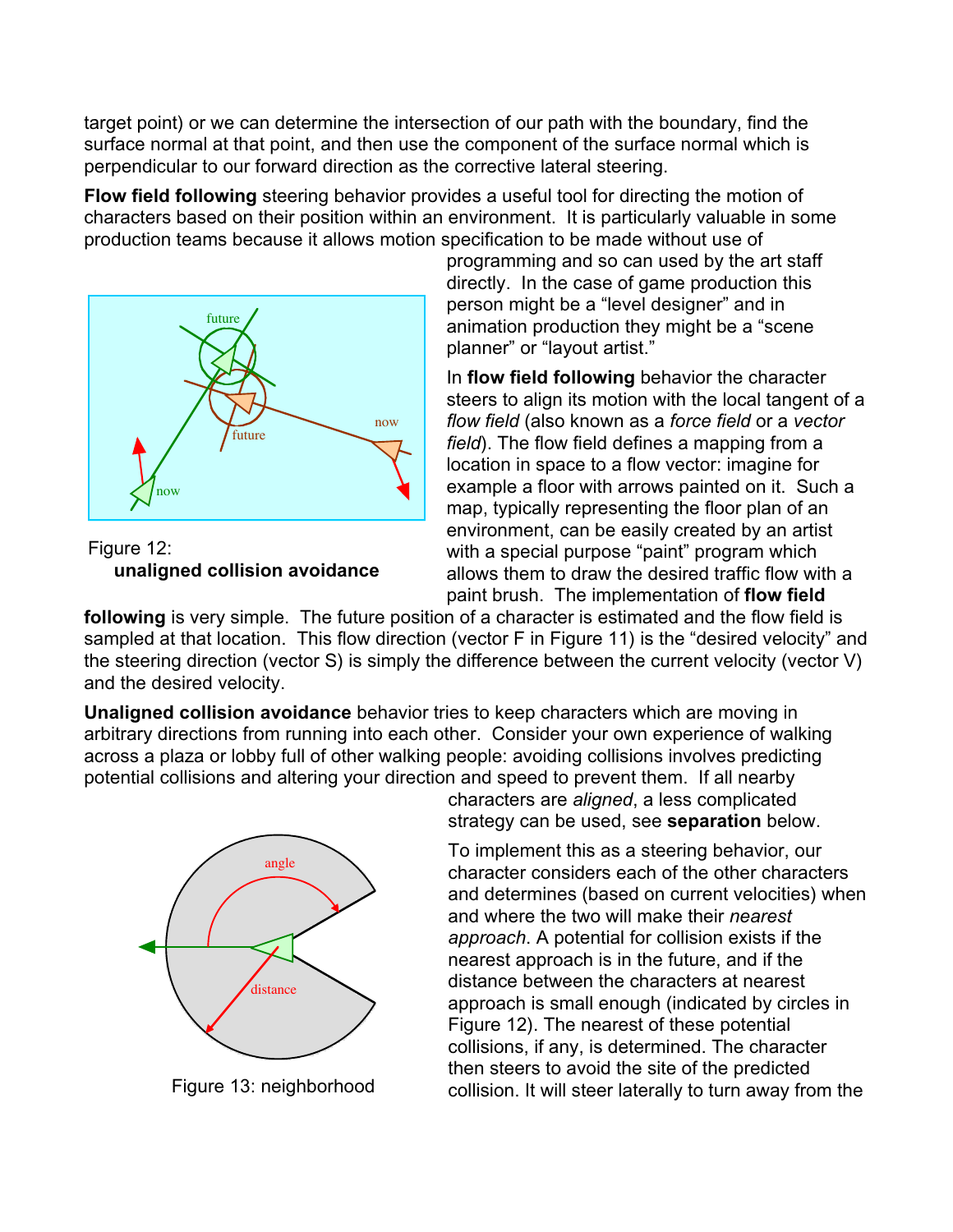

Figure 14: **separation** 



Figure 15: **cohesion** 



Figure 16: **alignment** 

potential collision. It will also accelerate forward or decelerate backwards to get to the indicate site before or after the predicted collision. In Figure 12 the character approaching from the right decides to slow down and turn to the left, while the other character will speed up and turn to the left.

The next three steering behaviors: **separation**, **cohesion**, and **alignment**, relate to groups of characters. In each case, the steering behavior determines how a character reacts to other characters in its local *neighborhood*. Characters outside of the local neighborhood are ignored. As shown in Figure 13, the neighborhood is specified by a *distance* which defines when two characters are "nearby", and an *angle* which defines the character's perceptual "field of view."

**Separation** steering behavior gives a character the ability to maintain a certain separation distance from others nearby. This can be used to prevent characters from crowding together. To compute steering for **separation**, first a search is made to find other characters within the specified neighborhood. This might be an exhaustive search of all characters in the simulated world, or might use some sort of spatial partitioning or caching scheme to limit the search to local characters. For each nearby character, a repulsive force is computed by subtracting the positions of our character and the nearby character, normalizing, and then applying a 1/r weighting. (That is, the position offset vector is scaled by  $1/r^2$ .) Note that  $1/r$  is just a setting that has worked well, not a fundamental value. These repulsive forces for each nearby character are summed together to produce the overall steering force. See Figure 14.

**Cohesion** steering behavior gives an character the ability to cohere with (approach and form a group with) other nearby characters. See Figure 15. Steering for **cohesion** can be computed by

finding all characters in the local neighborhood (as described above for **separation**), computing the "average position" (or "center of gravity") of the nearby characters. The steering force can applied in the direction of that "average position" (subtracting our character position from the average position, as in the original boids model), or it can be used as the target for **seek** steering behavior.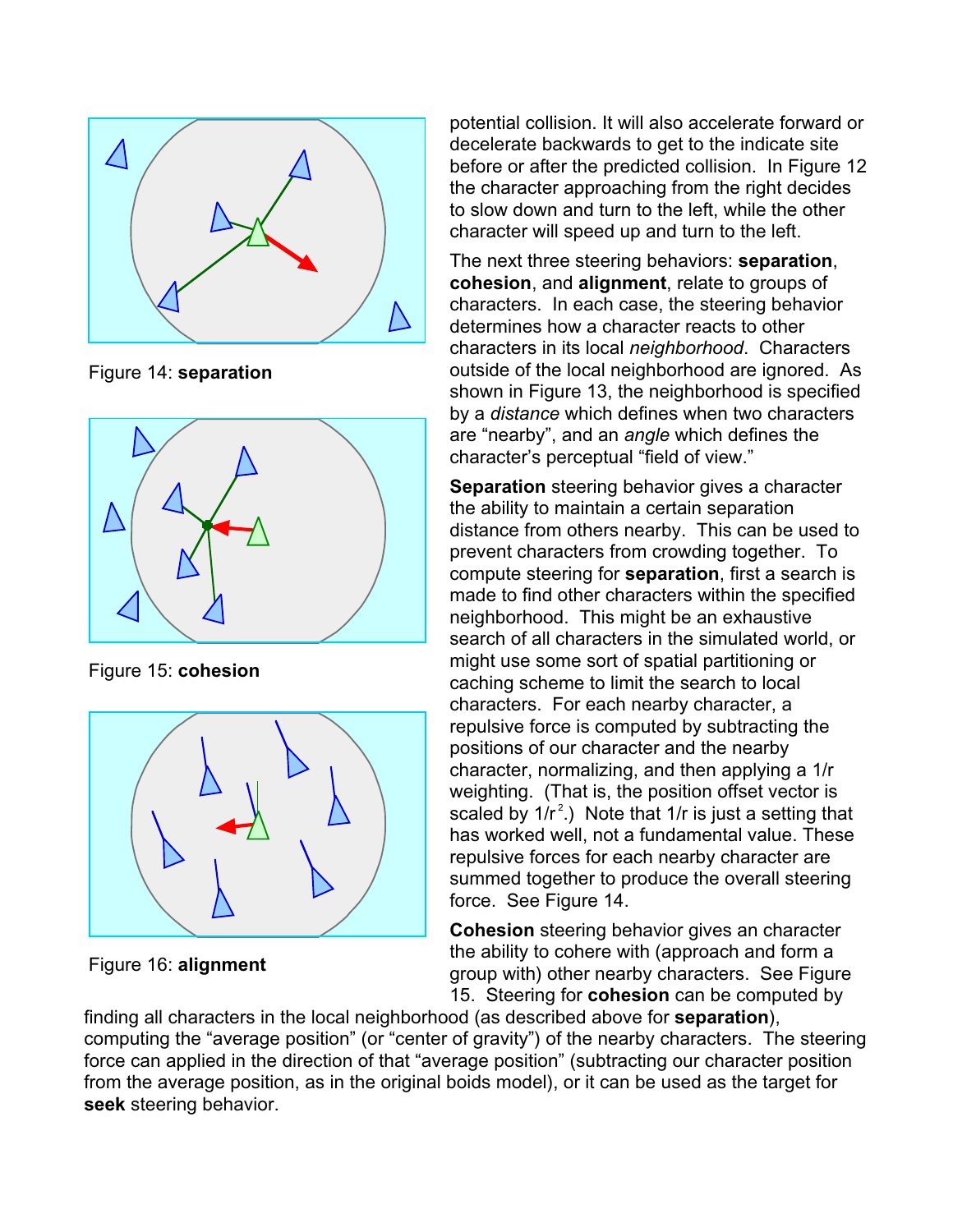**Alignment** steering behavior gives an character the ability to align itself with (that is, head in the same direction and/or speed as) other nearby characters, as shown in Figure 16. Steering for **alignment** can be computed by finding all characters in the local neighborhood (as



Figure 17: **leader following**

described above for **separation**), averaging together the velocity (or alternately, the unit *forward* vector) of the nearby characters. This average is the "desired velocity," and so the steering vector is the difference between the average and our character's current velocity (or alternately, its unit *forward* vector). This steering will tend to turn our character so it is aligned with its neighbors.

**Flocking** behavior: in addition to other applications, the **separation**, **cohesion** and **alignment** behaviors can be combined to produce the *boids* model of flocks, herds and schools [Reynolds 87] (see also [Tu 94], [Tu 96] and [Hodgins 94]). In some applications it is sufficient

to simply sum up the three steering force vectors to produce a single combined steering for flocking (see Combining Behaviors below). However for better control it is helpful to first normalize the three steering components, and then to scale them by three weighting factors before summing them. As a result, boid flocking behavior is specified by nine numerical parameters: a weight (for combining), a distance and an angle (to define the neighborhood, see Figure 13) for each of the three component behaviors.

**Leader following** behavior causes one or more character to follow another moving character designated as the *leader*. Generally the followers want to stay near the leader, without crowding the leader, and taking care to stay out of the leader's way (in case they happen to find them selves in front of the leader). In addition, if there is more than one follower, they want to avoid bumping each other. The implementation of **leader following** relies on **arrival** behavior (see above) a desire to move towards a point, slowing as it draws near. The arrival target is a point offset slightly behind the leader. (The offset distance might optionally increases with speed.) If a follower finds itself in a rectangular region in front of the leader, it will steer laterally away from the leader's path before resuming **arrival** behavior. In addition the followers use **separation** behavior to prevent crowding each other. See Figure 17.

Finally, here are quick sketches of some other steering behaviors that fit into the same general category as those described in more detail above. **Interpose** steering behavior attempts to put its character between two other moving characters, for example a soccer player trying to block a pass between two members of the opposing team. The general approach is similar to **pursuit** described above: predict the future position of the two other characters, determine a target point by interpolating between the future positions, and use **seek** to steer toward the target point. Related to **leader following** and **pursuit**, we could **shadow** our quarry by approaching and then using **alignment** to match their speed and heading. The **arrival** behavior described above can be considered a constraint on position and speed. This can be extended to simultaneously constrain orientation (to produce **docking**), or a non-zero velocity, and/or to meet these constraints at a given time. **Hide** behavior involves identifying a target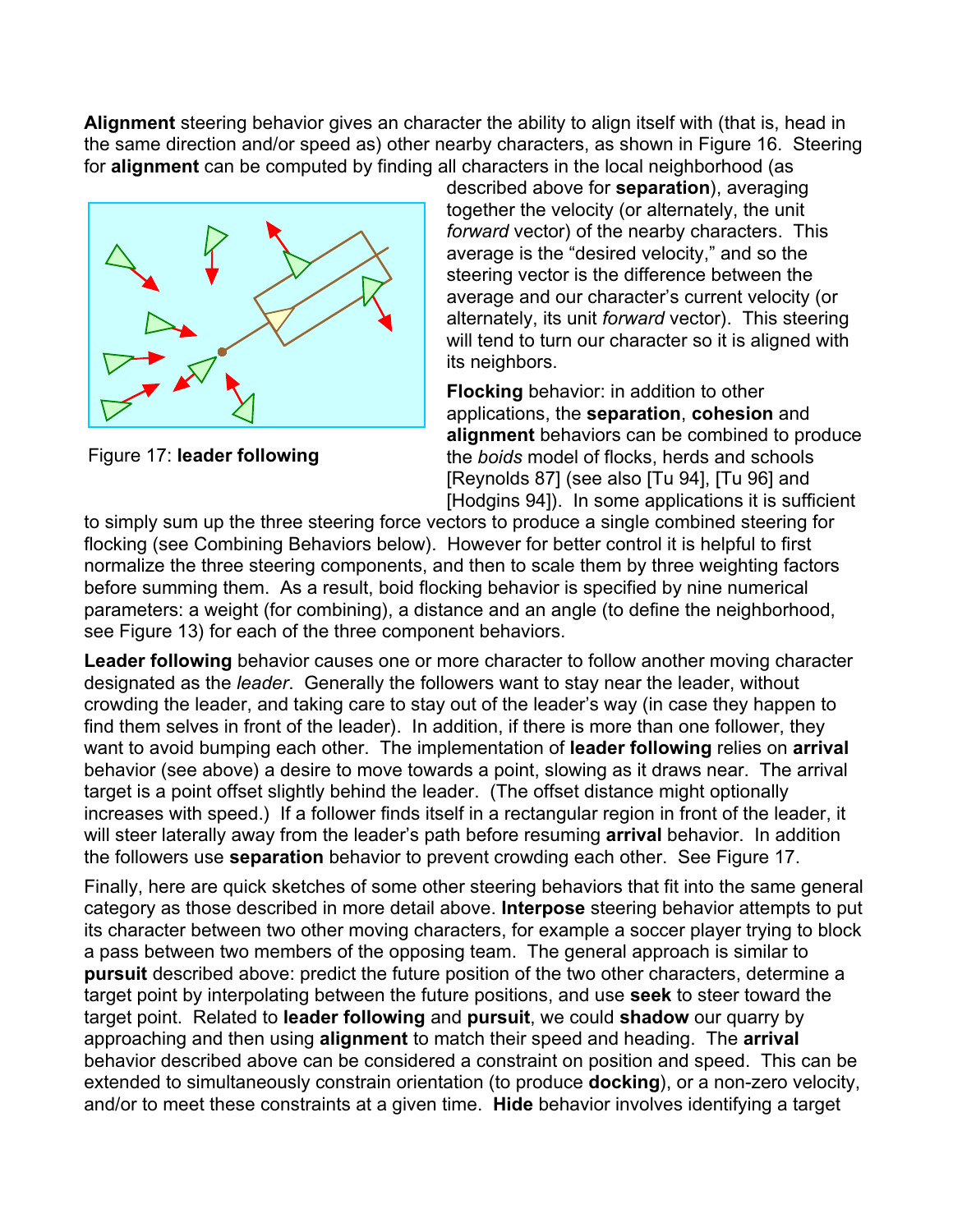location which is on the opposite side of an obstacle from the opponent, and steering toward it using **seek**.

## **Combining Behaviors**

The individual steering behaviors described above serve as building blocks for more complex patterns of behavior. They are components of a larger structure, like notes of a melody or words of a story. In order to make interesting and life-like behaviors we need to select among, and blend between, these individual components. Unless an autonomous character exists in an very simple world, it would seldom make sense for the character to continually execute a single steering behavior.

Combining behaviors can happen in two ways. A character may sequentially switch between behavioral modes as circumstances change in its world. For example, imagine caribou grazing in a meadow when suddenly they sense wolves approaching. This event triggers a discrete behavioral switch. All thoughts of grazing are forgotten as the caribou herd turns to flee from the predators. There is no tendency to mix these behaviors: a caribou will not slow down while running from a wolf in order to grab another bite of food. These discrete changes of behavioral state take place at the *action selection* level, the top of the three level behavioral hierarchy discussed in the Introduction. There is a extensive discussion of action selection in [Tu 94], [Tu 96] and in [Blumberg 94].

On the other hand, some kinds of behaviors are commonly blended together, effectively acting in parallel. For example, as the caribou flee through the forest, they blend **evasion** and **obstacle avoidance** together to allow them to escape from the wolves while dodging trees. A caribou cannot afford to ignore either component behavior, it must always be moving in a direction that *both* takes it away from the wolf *and* avoids collisions with trees. This behavioral blending occurs at the middle *steering* level of the behavioral hierarchy.

Blending of steering behaviors can be accomplished in several ways. The most straightforward is simply to compute each of the component steering behaviors and sum them together, possibly with a weighting factor for each of them. (Note that steering vectors are especially easy to blend, other kinds of behaviors, producing other kinds of values (e.g. conversational behaviors) could be much harder to combine.) This simple linear combination often works well, but has at least two shortcomings: it is not the most computationally efficient approach, and despite adjusting the weights, component behaviors may cancel each other out at inopportune times.

The computation load can be decreased by observing that a character's momentum serves to apply a low-pass filter to changes in steering force. So rather than compute several steering components each simulation step and average them together, we could instead select one steering component to compute and apply each frame, and depend on momentum (and perhaps some explicit damping of acceleration) to blend them together.

The problem of components canceling each other out can be addressed by assigning a priority to components. (For example: first priority is **obstacle avoidance**, second is **evasion** ...) The steering controller first checks to see if **obstacle avoidance** returns a non-zero value (indicating a potential collision), if so it uses that. Otherwise, it moves on to the second priority behavior, and so on.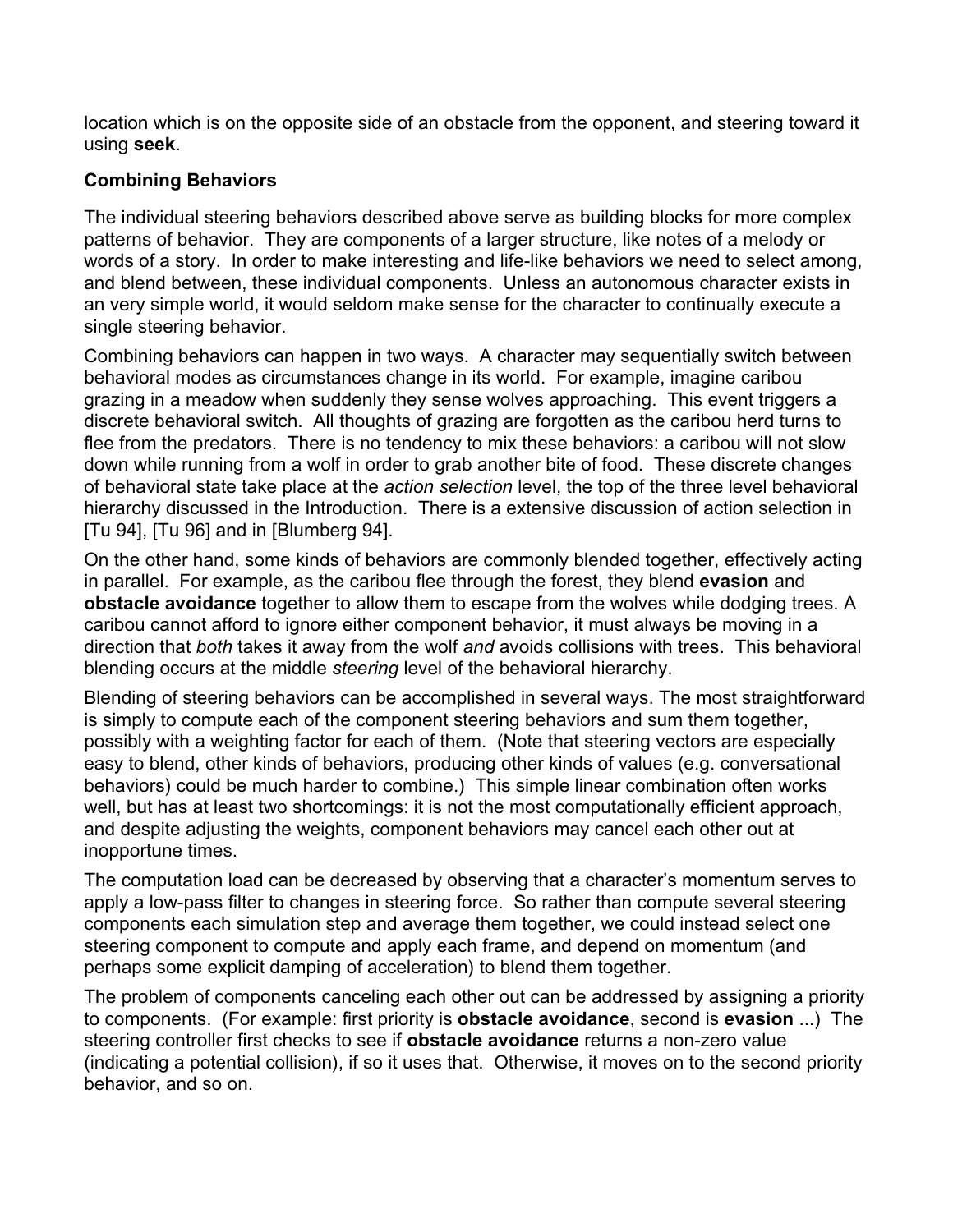A hybrid of these techniques that the author has found useful is "prioritized dithering": with a certain probability the first priority behavior is evaluated, and if it returns a non-zero (non-null) value that will be used. Otherwise (if the behavior returns zero, or it was skipped over due to the random selection) the second priority behavior is considered, and so on.

In [Reynolds 87] a blending scheme called "prioritized acceleration allocation" was used with the boids flocking model. The basic idea was that by adjusting their magnitude, higher priority behaviors could decide whether or not to leave any steering force for use by lower priority behaviors. In the course of several reimplementations of boids over the years, a simple linear combination of the component behaviors has proved sufficient. When combining flocking with other behaviors such as obstacle avoidance, both simple summing and prioritized dither have been used successfully.

## **Conclusions**

This paper defined "autonomous character" in terms of autonomous agents and improvisational action. It presented a decomposition of the task of constructing motion behaviors for autonomous characters into a three level hierarchy of: action selection, steering, and locomotion. It has defined a minimal implementation of the locomotion level in terms of a "simple vehicle model." It has then presented a collection of simple, common steering behaviors. (Including: **seek**, **flee**, **pursuit**, **evasion**, **offset pursuit**, **arrival**, **obstacle avoidance**, **wander**, **path following**, **wall following**, **containment**, **flow field following, unaligned collision avoidance**, **separation**, **cohesion**, **alignment**, **flocking**, and **leader following**.) Finally it has described some techniques for blending these simple steering behaviors together.

#### **Acknowledgments**

The techniques described in this paper have been developed over the last twelve years, for many different projects, at several companies. I wish to acknowledge the helpful cooperation of all the companies and coworkers involved. Specifically I wish to thank the following people for managerial support and technical collaboration. At Sony Computer Entertainment America: Phil Harrison, John Phua, Attila Vass, Gabor Nagy, Sky Chang, and Tom Harper. At DreamWorks Feature Animation: Dylan Kohler, Bart Gawboy, Matt Arrott, Lance Williams, Saty Raghavachary, and Mike Ullner. At SGI's Silicon Studio: Bob Brown, Leo Blume, Roy Hashimoto, and especially my behavioral animation colleague Xiaoyuan Tu. At Electronic Arts: Luc Barthelet, Steve Crane, Kelly Pope, Steve Sims, and Frank Giraffe. At Symbolics Graphics Division: Tom McMahon, Andy Kopra, Larry Malone, and Michael Wahrman. Finally, loving thanks to my wife Lisa and our children Eric and Dana. Before they become fully autonomous, I hope I steer the kids in the right direction. Certainly they are already real *characters*!

#### **References**

Arkin, Ronald (1987) "Motor Schema Based Navigation for a Mobile Robot: An Approach to Programming by Behavior", Proceedings of IEEE Conference on Robotics and Automation, pages 264-271.

Arkin, Ronald (1989) "Motor Schema-Based Mobile Robot Navigation", International Journal of Robotics Research, 8(4) pages 92-112.

Arkin, Ronald (1992) "Behavior-based Robot Navigation in Extended Domains", Journal of Adaptive Behavior, 1(2) pages 201-225.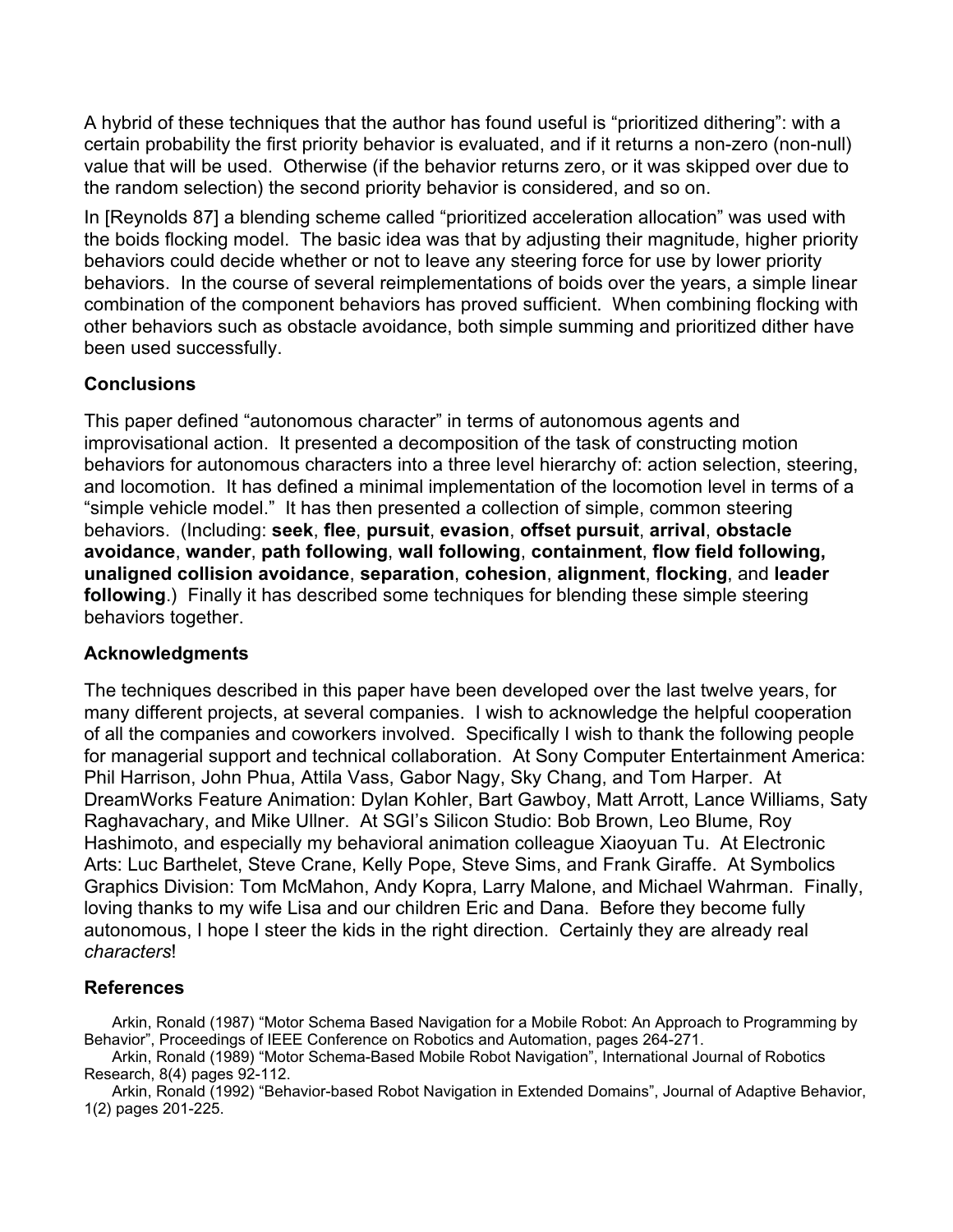Bates, Joseph; Loyall, Bryan; Reilly, Scott (1992) "An Architecture for Action, Emotion, and Social Behavior", Proceedings of the Fourth European Workshop on Modeling Autonomous Agents in a Multi-Agent World, S.Martino al Camino, Italy. http://www.cs.cmu.edu/afs/cs.cmu.edu/project/oz/web/papers/CMU-CS-92-144.ps

Beer, R. D. (1990). Intelligence as Adaptive Behavior: Experiments in Computational Neuroethology. New York: Academic Press. See also: http://yuggoth.ces.cwru.edu/johng/robopaper/robopaper.html

Blumberg, Bruce and Galyean, Tinsley (1995) Multi-Level Direction of Autonomous Creature for Real-Time Virtual Environments, Proceedings of SIGGRAPH 95, in Computer Graphics Proceedings, Annual Conference Series, ACM SIGGRAPH, pages 47-54. http://bruce.www.media.mit.edu/people/bruce/Siggraph95.final.ps

Blumberg, Bruce (1994) "Action-Selection in Hamsterdam: Lessons from Ethology" in the Proceedings of the Third International Conference on the Simulation of Adaptive Behavior (SAB94), D. Cliff, P. Husbands, J-A Meyer, and S. Wilson, Editors, MIT Press, Cambridge, Massachusetts, pages 108-117

Braitenberg, Valentino (1984) Vehicles: Experiments in Synthetic Psychology, The MIT Press, Cambridge, MA.

Brooks, Rodney A. (1985) "A Robust Layered Control System for a Mobile Robot," IEEE Journal of Robotics and Automation 2(1), March 1986, pp. 14--23; also MIT AI Memo 864, September 1985. See: http://www.ai.mit.edu/people/brooks/papers/AIM-864.pdf

Bruderlin, Armin and Calvert, Tom (1989) "Goal-Directed, Dynamic Animation of Human Walking", ACM SIGGRAPH'89, Proceedings, vol. 23, pp 233-242.

Cliff, Dave and Miller, Geoffrey (1996) "Co-Evolution of Pursuit and Evasion II: Simulation Methods and Results", From Animals to Animats 4: Proceedings of the Fourth International Conference on Simulation of Adaptive Behavior (SAB96), Maes, Mataric, Meyer, Pollack, and Wilson editors, ISBN 0-262-63178-4, MIT Press. http://www.cogs.susx.ac.uk/users/davec/pe.html

Costa, Mônica; Feijó, Bruno; and Schwabe, Daniel (1990) Reactive Agents in Behavioral Animation, *Anais do SIBGRAPI 95*, Lotufo and Mascarenhas editors, São Carlos, SP, pages 159-165. http://www.icad.pucrio.br/~monica/pubs.htm

Cremer, James; Kearney, J.; Willemsen, P. (1996) "A Directable Vehicle Behavior Model for Virtual Driving Environments", Proceedings of 1996 Conference on AI, Simulation, and Planning in High Autonomy Systems, La Jolla, CA. http://www.cs.uiowa.edu/~cremer/papers/aisp-final.ps

Egbert, Parris and Winkler, Scott (1996) "Collision-Free Object Movement Using Vector Fields", IEEE Computer Graphics and Applications, 16(4), pages 18-24. http://www.computer.org/cga/cg1996/g4toc.htm

Johnson, Michael (1994) WavesWorld: A Testbed for Three Dimensional Semi-Autonomous Animated Characters, PhD Thesis, MIT Media Lab. http://wave.www.media.mit.edu/people/wave/PhDThesis/outline.html

Hayes-Roth, Barbara. and van Gent, R. (1996) "Improvisational Puppets, Actors, and Avatars", Proceedings of the 1996 Computer Game Developers' Conference. Stanford Knowledge Systems Laboratory Report KSL-96- 09. file://www-ksl.stanford.edu/pub/KSL\_Reports/KSL-96-09.ps

Hodgins, Jessica and Brogan, David (1994) "Robot Herds: Group Behaviors for Systems with Significant Dynamics", Proceedings of the 4th International Workshop on the Synthesis and Simulation of Living Systems (Artificial Life IV), Brooks and Maes editors, MIT Press, Cambridge, MA, pages 319-324. http://www.cc.gatech.edu/gvu/animation/papers/alife.ps.gz

Hodgins, Jessica; Wooten, W; Brogan, D; and O'Brien, J (1995) "Animating Human Athletics", Proceedings of SIGGRAPH 95, in Computer Graphics Proceedings, Annual Conference Series, Robert Cook editor, ACM SIGGRAPH, pages 71-78. http://www.cc.gatech.edu/gvu/animation/papers/sig95.ps.gz

Hubbard, Philip (1996) "Approximating Polyhedra with Spheres for Time-Critical Collision Detection", ACM Transactions on Graphics, 15(03), pages 179-210. http://www.acm.org/pubs/tog/hubbard96/

Isaacs, Rufus (1965) Differential Games: A Mathematical Theory with Application to Warfare and Pursuit, Control and Optimization, John Wiley and Sons, New York.

Kahn, Kenneth (1979) "Creation of Computer Animation from Story Descriptions", Technical Report 540, MIT AI Lab, Cambridge, Mass.

Maes, Pattie; Darrell, T.; Blumberg, B. (1995) "The Alive System: Full Body Interaction with Autonomous Agents", Computer Animation '95 Conference, IEEE Press, pages 11-18.

Mataric, Maja (1993) "Designing and Understanding Adaptive Group Behavior", Adaptive Behavior 4(1), pages 51-80. http://www-robotics.usc.edu/~maja/ http://www-robotics.usc.edu/~maja/publications/abj95.ps.gz

Ohashi, Yoshikazu (1994) "Fast Linear Approximations of Euclidean Distance in Higher Dimensions", in Graphics Gems IV, Paul Heckbert editor, Academic Press. See

ftp://princeton.edu/pub/Graphics/GraphicsGems/GemsIV/

Perlin, Ken (1985) "An Image Synthesizer", in SIGGRAPH '85 Proceedings, Computer Graphics 19(3), pages 287-296. See http://www.mrl.nyu.edu/perlin/doc/oscar.html

Perlin, Ken (1995) "Real Time Responsive Animation With Personality", IEEE Transactions on Visualization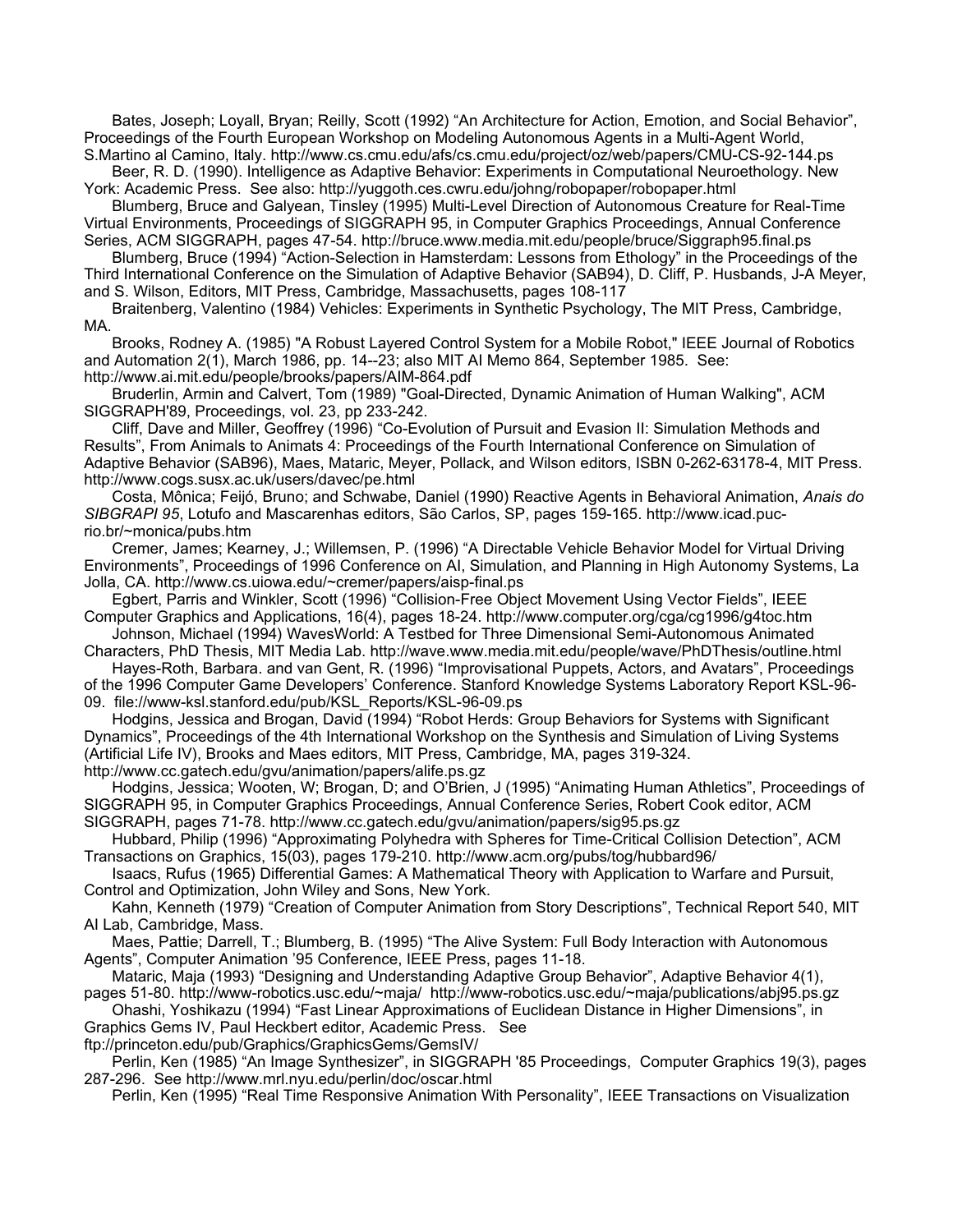and Computer Graphics, 1(1) pages 5-15, ISSN 1077-2626.

Perlin, Ken and Goldberg, Athomas (1996) "Improv: A System for Scripting Interactive Actors in Virtual Worlds", Proceedings of SIGGRAPH 96, in Computer Graphics Proceedings, Annual Conference Series, ACM

SIGGRAPH, pages 205-216. http://www.mrl.nyu.edu/improv/ http://www.mrl.nyu.edu/improv/sig-paper96/ Pottinger, Dave (1999) "Coordinated Unit Movement" and "Implementing Coordinated Movement", Game Developer Magazine, January, 1999. See:

http://www.gamasutra.com/features/game\_design/19990122/movement\_01.htm http://www.gamasutra.com/features/game\_design/19990129/implementing\_01.htm

Raibert, Marc and Hodgins, Jessica (1991) "Animation of Dynamic Legged Locomotion", Computer Graphics 25(4), Proceeding of SIGGRAPH 91, Thomas Sederberg editor, ISSN 0097-8930, pages 349-358.

Raibert, M., Hodgins, J., Ringrose, R., Playter, R., Borvansky, L., Campbell, L., Evans, D., Crane, C., Lamb, M. (1991) "On The Run", SIGGRAPH `91 Electronic Theater, SIGGRAPH Video Review, Issue 72,

http://www.ai.mit.edu/projects/leglab/simulations/otr/otr.html

Reese, Bjørn and Bryan, Stout (1999) "Finding a Pathfinder" to appear: AAAI 99 Spring Symposium on Artificial Intelligence and Computer Games. See also: http://www.red.com/breese/navigation.html

Resnick, Mitchel (1989) "LEGO, Logo, and Life", Proceedings of the Interdisciplinary Workshop on the

Synthesis and Simulation of Living Systems (ALife '87), SFI Studies in the Sciences of Complexity, Volume 6,

Christopher Langton editor, Addison-Wesley, Redwood City, CA, USA, pages 397-406.

Resnick, Mitchel (1993) Behavior Construction Kits, CACM, 36(7),

http://el.www.media.mit.edu:80/groups/el/Papers/mres/BCK/BCK.html Resnick, Mitchel *et al.* (1998) "The Virtual Fishtank" http://el.www.media.mit.edu/groups/el/projects/fishtank/ Reynolds, C. W. (1987) Flocks, Herds, and Schools: A Distributed Behavioral Model, in Computer Graphics,

21(4) (SIGGRAPH '87 Conference Proceedings) pages 25-34. http://www.red.com/cwr/boids.html Reynolds, C. W. (1988) Not Bumping Into Things, in the notes for the SIGGRAPH 88 course Developments in

Physically-Based Modeling, pages G1-G13, published by ACM SIGGRAPH. http://www.red.com/cwr/nobump/nobump.html

Ridsdale, Gary (1987) "The Director's Apprentice: Animating Figures in a Constrained Environment", Ph.D. thesis, School of Computing Science, Simon Fraser University.

Sims, Karl (1994) "Evolving Virtual Creatures", Proceedings of SIGGRAPH 94, Computer Graphics Proceedings, Annual Conference Series, Andrew Glassner editor, ACM SIGGRAPH, ISBN 0-89791-667-0, pages 15-22. ftp://think.com/users/karl/Welcome.html ftp://think.com/users/karl/siggraph94.ps

Still, G Keith (1994) "Simulating Egress using Virtual Reality - a Perspective View of Simulation and Design", IMAS Fire Safety on Ships.

Strassmann, Steve (1991) Desktop Theater: Automatic Generation of Expressive Animation, PhD thesis, MIT Media Lab http://www.method.com/straz/straz-phd.pdf

Thalmann, Daniel; Renault, Olivier and Magnenat-Thalmann Nadia (1990) "A Vision-Based Approach to Behavioral Animation", Journal of Visualization and Computer Animation, John Wiley & Sons, 1(1) pages 18-21.

Travers, Michael (1989) "Animal Construction Kits", Proceedings of the Interdisciplinary Workshop on the Synthesis and Simulation of Living Systems (ALife '87), SFI Studies in the Sciences of Complexity, Volume 6, Christopher Langton editor, Addison-Wesley, Redwood City, CA, USA, pages 421-442. http://lcs.www.media.mit.edu/people/mt/agar/agar.html

Travers, Michael (1994) "LiveWorld: A Construction Kit for Animate Systems", Proceedings of ACM CHI'94 Conference on Human Factors in Computing Systems, pages 37-38.

http://mt.www.media.mit.edu/people/mt/papers/chi94/chi94.html

Tu, Xiaoyuan and Terzopoulos, Demetri (1994) "Artificial Fishes: Physics, Locomotion, Perception, Behavior", Proceedings of SIGGRAPH 94, Computer Graphics Proceedings, Annual Conference Series, Andrew Glassner editor, ACM SIGGRAPH, ISBN 0-89791-667-0, pages 43-50.

http://www.dgp.toronto.edu/people/tu/papers/sig94.ps

Tu, Xiaoyuan (1996) Artificial Animals for Computer Animation: Biomechanics, Locomotion, Perception, and Behavior, PhD dissertation, Department of Computer Science, University of Toronto.

http://www.dgp.toronto.edu/people/tu/thesis/thesis.html

van de Panne, M., Fiume, E., and Vranesic, Z. G., (1990) "Reusable Motion Synthesis Using State-Space Controllers", Proceedings of SIGGRAPH `90, In Computer Graphics Proceedings, ACM SIGGRAPH, pages 225- 234. See http://www.dgp.toronto.edu/people/van/papers.html

Walter, W. Grey (1950) "An Imitation of Life", Scientific American, 182(5), pages 42-45. (see also http://gate.uwe.ac.uk:8002/IAS/gwonline.html and http://www.newscientist.com/ns/980725/robotman.html) Grey-Walter, W. (1953) The Living Brain. Gerald Duckworth and Co., Ltd.

Wiener, Norbert (1948) Cybernetics, or control and communication in the animal and the machine.